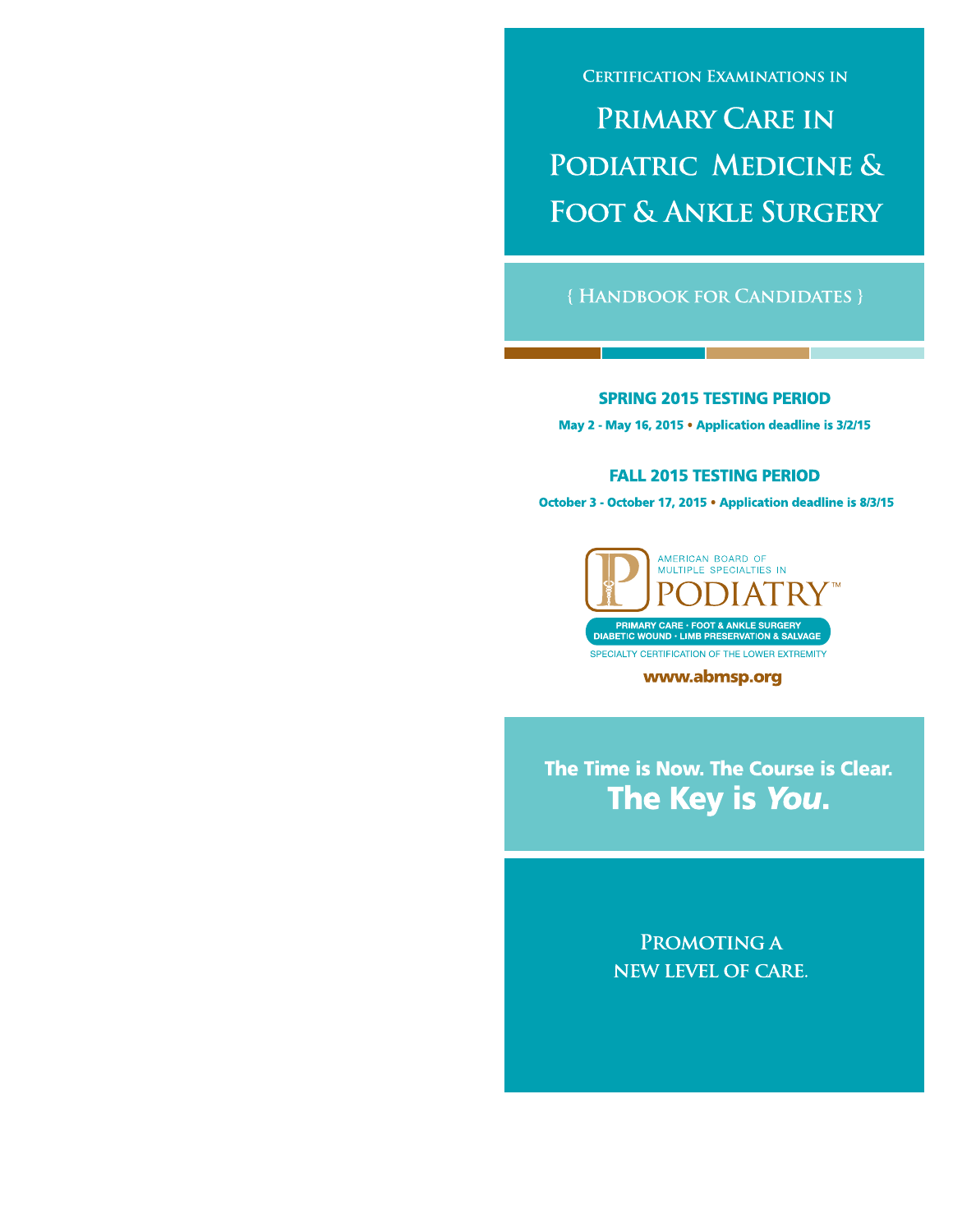### **MISSION STATEMENT**

We exist to protect and improve the podiatric health and welfare of the public.

# **AMERICAN BOARD OF MULTIPLE SPECIALTIES IN PODIATRY**

The American Board of Multiple Specialties in Podiatry (the Board) was incorporated in 1986 to promote certification among podiatrists. In 2008, its certification programs were accredited by the American National Standards Institute (ANSI) for meeting the international standards for accreditation programs as set forth in ANSI/ISO/IEC/17024:2003. In 2012, the ABMSP was also accredited by URAC (Utilization Review Accreditation Commission).

### **PURPOSE STATEMENT**

The specific and primary purpose of the American Board of Multiple Specialties in Podiatry is: (i) to develop and implement national and international standards for and to administer examinations for certification in (a) primary care in podiatric medicine and (b) foot and ankle surgery; (c) prevention and treatment of diabetic foot wounds and diabetic footwear; and (d) limb preservation and salvage; (ii) to grant recognition to individuals who meet the standards; (iii) to monitor the adherence to the standards by podiatrists certified by the corporation; and (iv) to maintain a registry of podiatrists certified by the corporation.

#### **American Board of Multiple Specialties in Podiatry Certification Examinations**

- ◆ Primary Care in Podiatric Medicine
- ◆ Foot and Ankle Surgery
- ◆ Prevention and Treatment of Diabetic Foot Wounds and Diabetic Footwear
- Limb Preservation and Salvage

### **STATEMENT OF IMPARTIALITY**

The ABMSP understands the importance of maintaining impartiality in all of its decision making and certification activities. The ABMSP Board of Directors is responsible for ensuring that the organization carries out its activities in an impartial manner, managing real or perceived conflicts of interest, and insuring objectivity in its decision making process.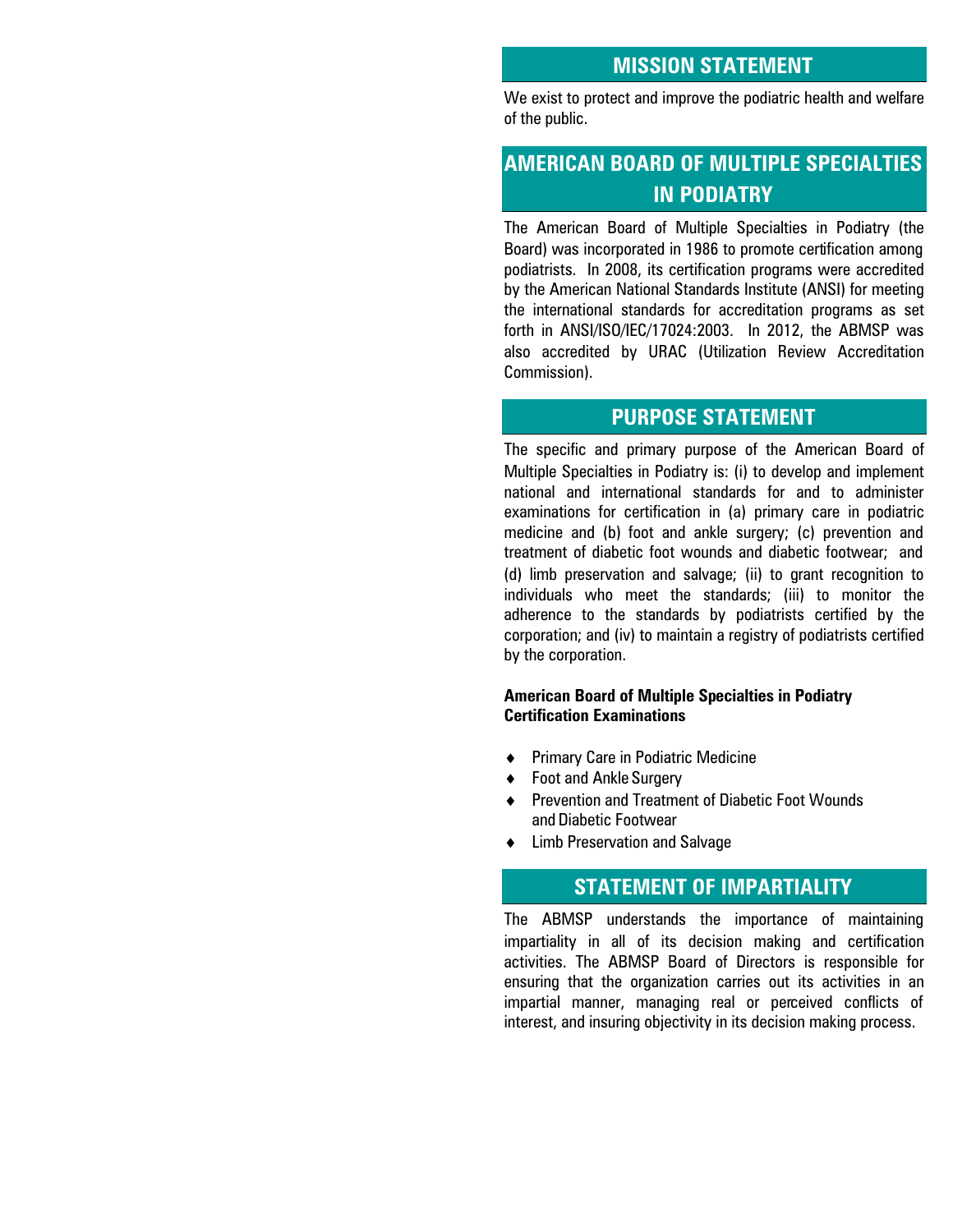### **THE ROLE OF CERTIFICATION**

Certification is a voluntary process in which individuals are recognized for advanced knowledge, competence, and skill. Certification requires assessment, testing, and evaluation of education and/or experience. Certification by the American Board of Multiple Specialties in Podiatry is sought voluntarily by podiatrists in order to attain a credential which attests to their training and experience as providers of services to persons who suffer from diseases and deformities of the foot.

### **OBJECTIVES OF CERTIFICATION**

To establish competency in podiatric medicine, foot and ankle surgery, diabetic foot wounds and footwear and limb preservation and salvage by:

- 1. Providing a standard of requisite knowledge for certification in podiatric medicine, foot and ankle surgery, diabetic foot wounds and footwear and limb preservation and salvage.
- 2. Recognizing formally those individuals who meet the eligibility requirements of the American Board of Multiple Specialties in Podiatry and pass examinations in specialties within the field of podiatry.
- 3. Encouraging continued professional growth in podiatric medicine, foot and ankle surgery, diabetic foot wounds and footwear, and limb preservation and salvage.
- 4. Establishing and measuring the level of knowledge required for certification in specialties within the field of podiatry.

### **ELIGIBILITY REQUIREMENTS**

#### Primary Care in Podiatric Medicine:

- 1. The Board shall require candidates for certification to have successfully completed a residency training program approved by the CPME or another recognized accrediting body accepted by the CPME. (Submit proof of completion of residency with application.)
- 2. Hold a current DPM license. (Submit a copy of current DPM license with application.)
- 3. Hold a DPM degree in the United States (or territorial possession). (Submit a copy of degree with application.)
- 4. Submit a copy of the front of a current driver's license or other government photo ID.
- 5. Conduct a search of the National Practitioners Database and submit a copy of your record.
- 6. Two letters of professional recommendation, on letterhead, from fellow podiatrists.
- 7. A letter, on hospital letterhead, confirming the completion of a residency.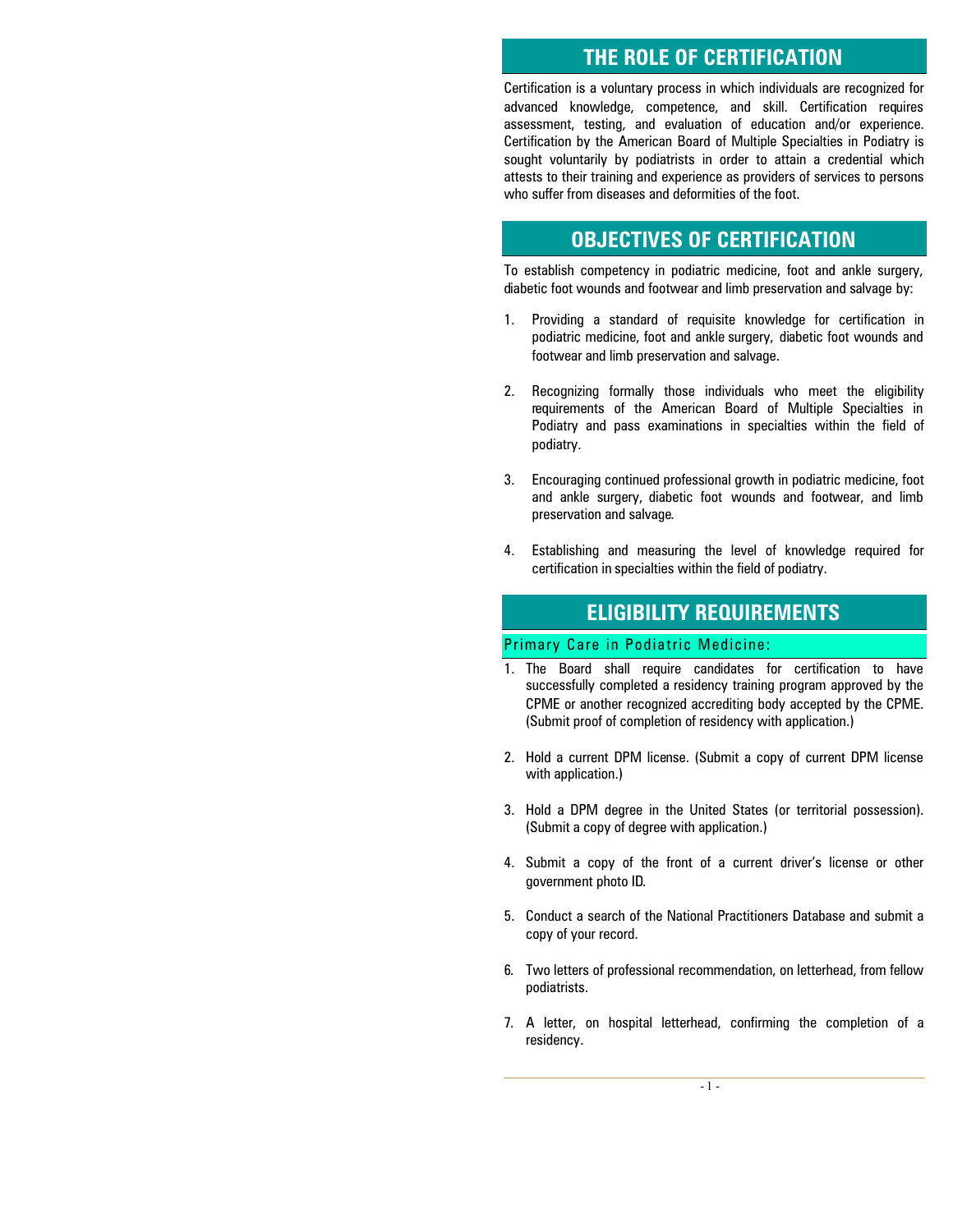- 8. Completion of consent form.
- 9. Post graduate resume, showing podiatric work history from the time of graduation to the present.
- 10. Completion and filing of the application for the Primary Care in Podiatric Medicine Certification Examination.
- 11. Payment of required fee(s) (see fees on page 6).
- 12. Submission and the Board acceptance of at least seven (7) documented primary care cases, which meet the Board's established case submission requirements plus essay. Submission of cases must be made within one year of examination date and performed within a two year time frame.

*NOTE:* Be sure to review the Case Submission Guidelines on the website, www.abmsp.org, prior to applying to take the exam.

A minimum of 7 cases plus one essay is required to complete the board certification process in Primary Care in Podiatric Medicine. Candidates must submit 7 cases from the following list but no more than one case per category:

- 1. Viral pathology
- 2. Bacterial pathology
- 3. Fungal pathology
- 4. Congenital
- 5. Acquired deformity
- 6. Latrogenic pathology
- 7. Vascular Pathology
- 8. Arthritis
- 9. Neurological pathology
- 10. Neoplasms
- 11. Trauma
- 12. Fractures
- 13. Plantar fasciitis/heel spur

In addition to the 7 primary care cases, each Board Eligible Candidate will be required to respond to one of two scenarios pertaining to theoretical office emergency situations. An essay response to one of the scenarios must include all of the following:

- The correct diagnosis
- The thought process which led up to the diagnosis
- -A treatment protocol consistent with today's standards and relating to the diagnosis.

Upon approval of the 7 cases and the appropriate response to the scenario the credential of Board Certified in Primary Care in Podiatric Medicine will be conferred.

#### Foot and Ankle Surgery:

1. The Board shall require candidates for certification to have successfully completed a minimum of two years of post graduate education in academic and/or clinical areas, approved by the CPME or another recognized accrediting body accepted by the CPME. (Submit proof of completion of residency with application.)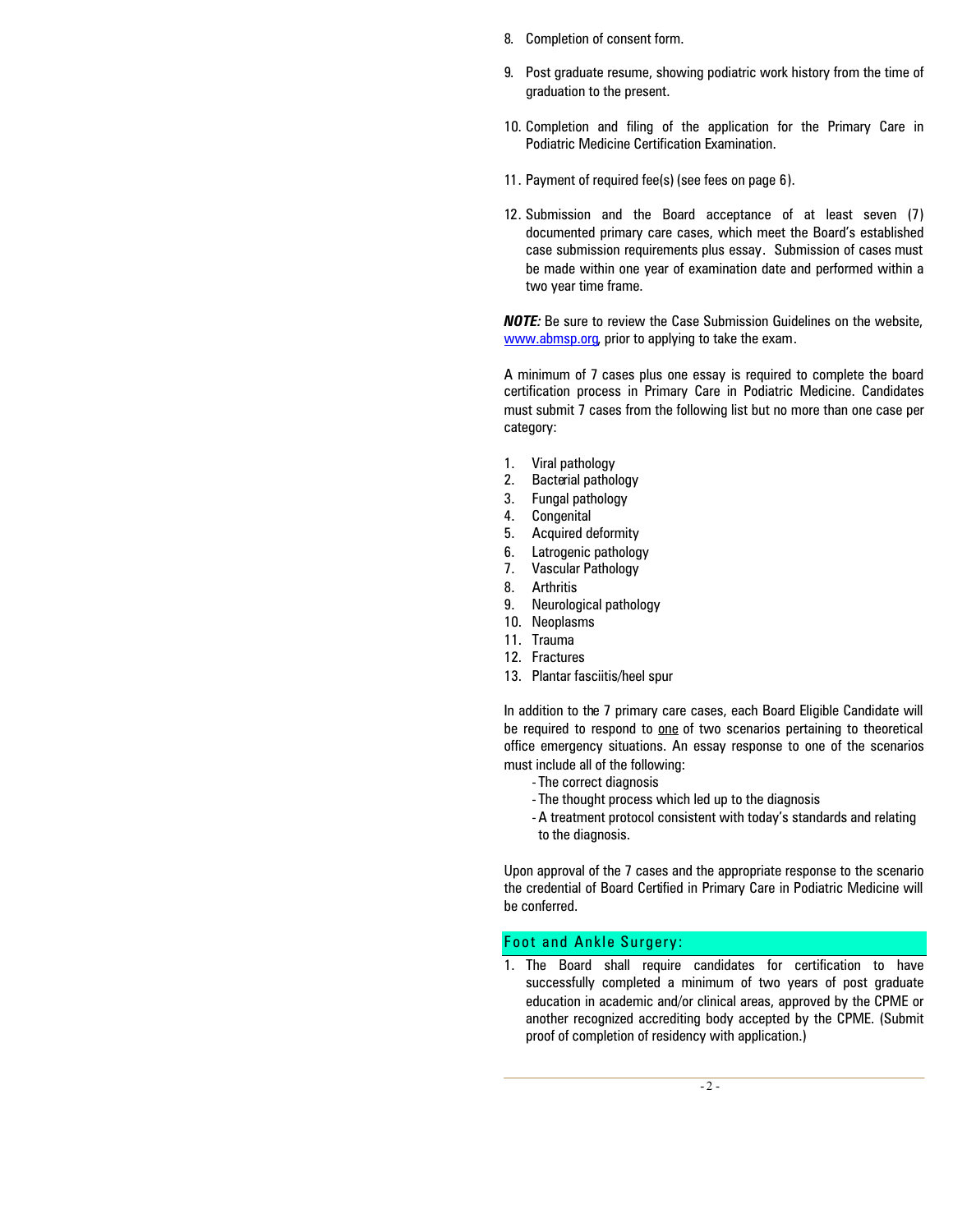- 2. Hold a current DPM license. (Submit a copy of current DPM license with application.)
- 3. Hold a DPM degree in the United States (or territorial possession). (Submit a copy of degree with application.)
- 4. Submit a copy of the front of a current driver's license or other government photo ID.
- 5. Conduct a search of the National Practitioners Database and submit a copy of your record.
- 6. Two letters of professional recommendations, on letterhead, from fellow podiatrists.
- 7. A letter, on hospital letterhead, confirming the completion of a residency of at least two years.
- 8. Completion of consent form.
- 9. Post graduate resume, showing podiatric work history from the time of graduation to the present.
- 10. Completion and filing of the application for the Foot and Ankle Surgery Certification Examination.
- 11. Payment of required fee(s) (see fees on page 6).
- 12. Submission and the Board acceptance of at least fifty (50) documented surgical cases which meet the Board's established case submission requirements. Submission of case documentation must be made within two years of examination date and performed within a four year time frame.

*IMPORTANT NOTE:* Certification in Foot and Ankle Surgery will be conferred only upon successful completion of certification in Primary Care from the ABMSP or from another nationally recognized certification organization.

*NOTE:* Be sure to review the Case Submission Guidelines on the website, www.abmsp.org, prior to applying to take the exam.

50 cases are required to become Board certified in Foot and Ankle Surgery. Case versatility is mandatory. No more than 5 similar procedures may be submitted. All cases must have been performed within a 4 year time frame but no later than 2 years following examination for certification. Cases must be submitted and accepted within 2 years of notification of passage of the certification examination.

### **APPEALS ON ELIGIBILITY**

Candidates who have been deemed ineligible to sit for an examination may appeal in writing to the American Board of Multiple Specialties in Podiatry. The letter must be accompanied by supporting documents. The appeal must be received within 10 days after the notice of ineligibility is sent to the candidate. The American Board of Multiple Specialties in Podiatry will review the appeal and notify the candidate in writing of its decision within 10 days of receipt of the written appeal.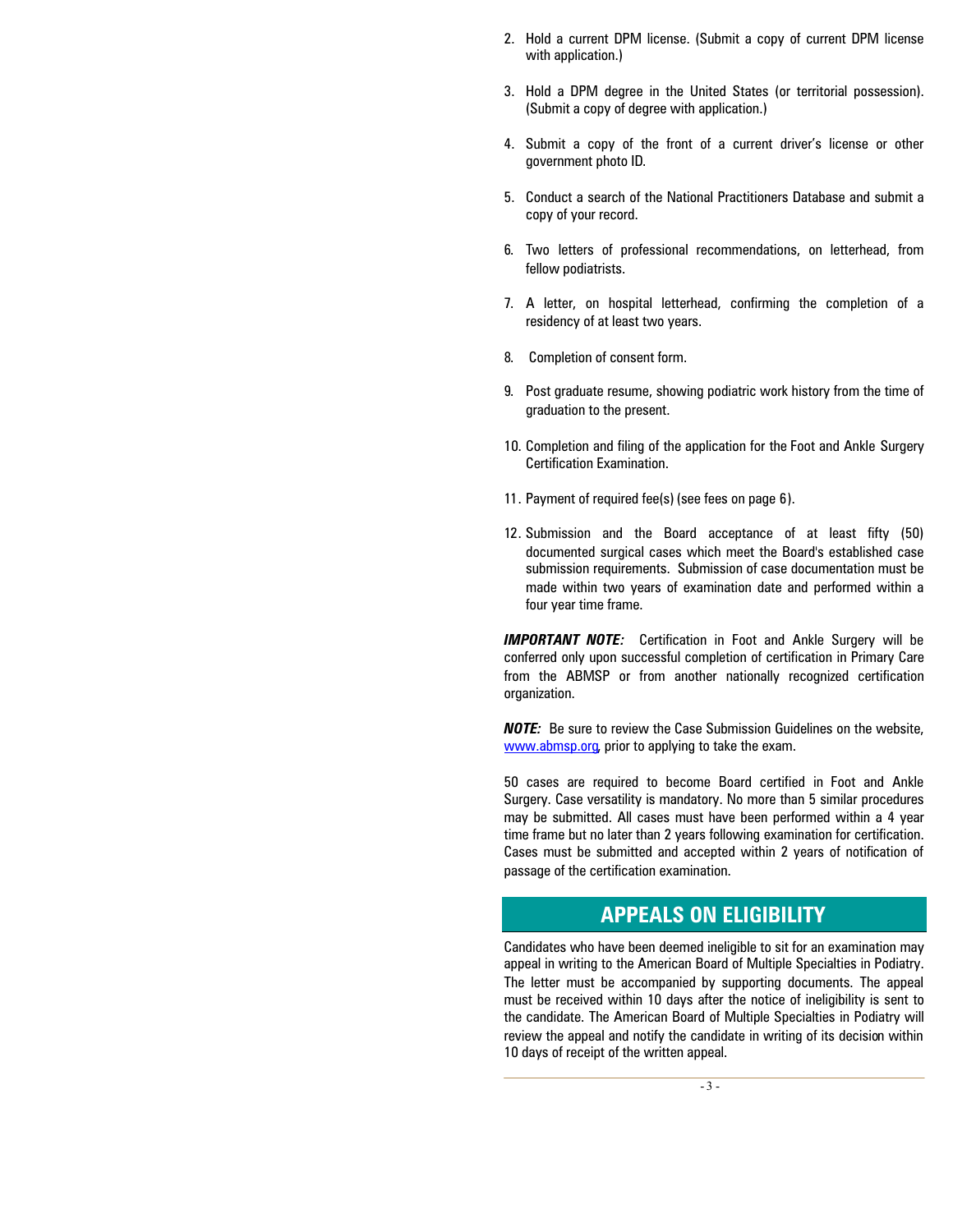#### **ADMINISTRATION**

The Certification Program is sponsored by the American Board of Multiple Specialties in Podiatry (the Board). The examination is psychometrically developed and independently administered for the Board by the Professional Testing Corporation (PTC), 1350 Broadway - 17th Floor, New York, New York 10018, (212) 356-0660, www.ptcny.com. Questions concerning the examination should be referred to PTC.

Questions concerning eligibility for the examination should be directed to the Board at (888) 852-1442. Questions concerning admission to the examination and test sites should be directed to PTC at (212) 356-0660.

The American Board of Multiple Specialties in Podiatry name, logo, certificates, cards, and abbreviations are the exclusive property of the Board. Use of these and all Board materials in any manner not permitted by the Board's Code of Professional Practice, and any use by non-Board certificants, is not authorized and is prohibited by law.

### **NON-DISCRIMINATION**

The American Board of Multiple Specialties in Podiatry does not discriminate against any individual on the basis of race, color, religion, gender, national origin, age, disability or any other characteristic protected by law.

# **ATTAINMENT OF CERTIFICATION AND RECERTIFICATION**

Candidates who pass the Certification Examination and case submissions in Primary Care in Podiatric Medicine and/or Foot and Ankle Surgery and who adhere to the Board's Code of Professional Practice are eligible to indicate Board Certification in Primary Care in Podiatric Medicine and/or Foot and Ankle Surgery and will receive certificates from the American Board of Multiple Specialties in Podiatry. A registry of those certified in Primary Care in Podiatric Medicine and/or Foot and Ankle surgery will be maintained by the Board and may be reported in its publications.

Certification is valid for a period of four (4) years at which time the candidate must submit a completed application for recertification, other material as might be required, and be in compliance with all Board requirements

# **REVOCATION OF CERTIFICATION AND OTHER DISCIPLINE**

Individuals who fail to meet the requirements set forth in the Board's Code of Professional Practice may have their Certification revoked.

### **APPLICATIONS**

Additional handbooks and applications for the Certification Examination in Primary Care in Podiatric Medicine and Foot and Ankle Surgery may be obtained from the Professional Testing Corporation, 1350 Broadway - 17th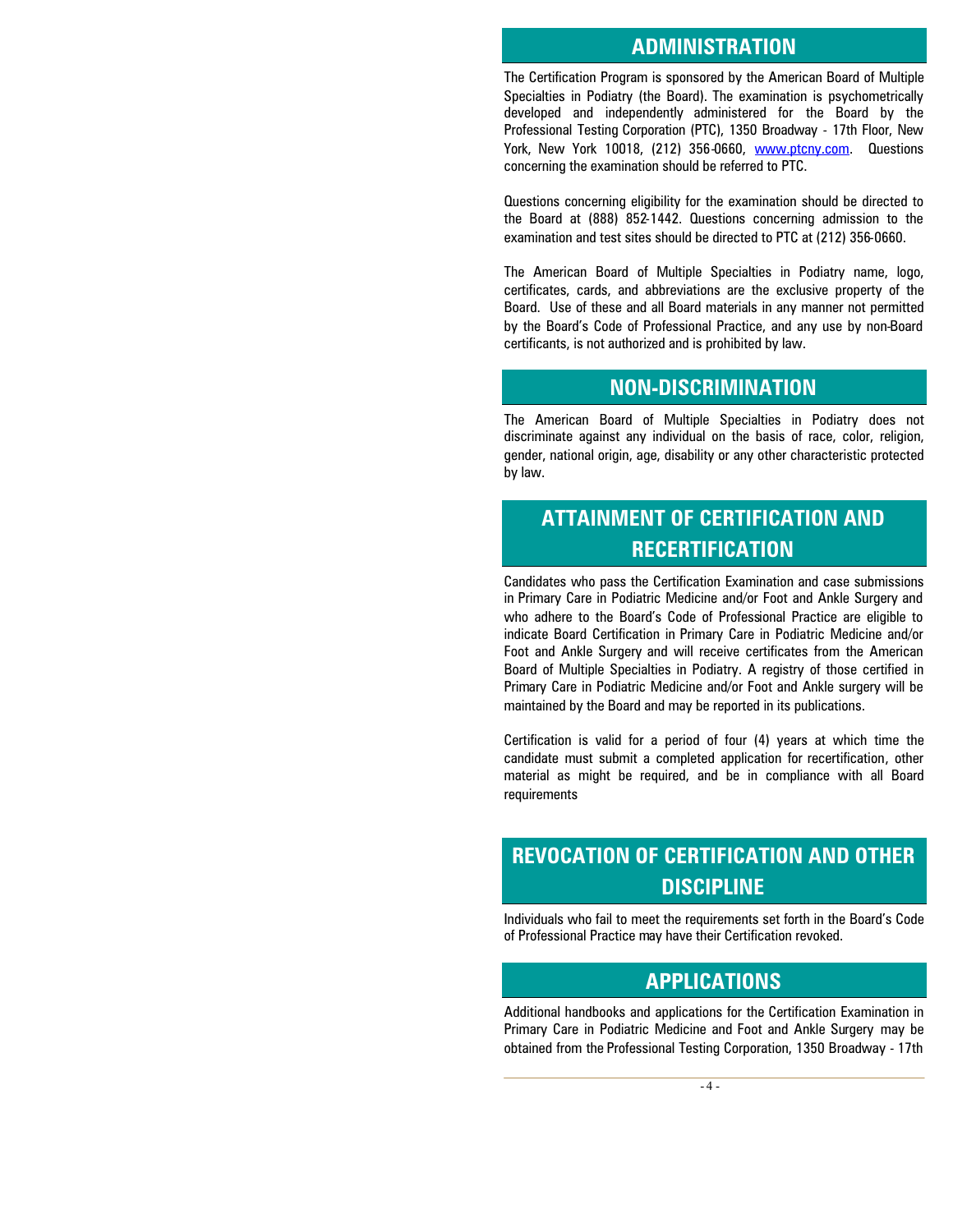Floor, New York, NY 10018, 212-356-0660, www.ptcny.com, or from the ABMSP website, www.abmsp.org, Under Handbook and Links.

# **COMPLETION OF APPLICATION**

Complete or fill in as appropriate ALL information requested on the application. Mark only one response unless otherwise indicated.

*NOTE: The name you enter on your application must match exactly the name listed on your government issued photo ID such as driver's license or passport.*

**CANDIDATE INFORMATION:** Print your name, address, e-mail address, daytime phone number, fax number, and date of birth in the appropriate row of empty boxes. Also, indicate your choice of testing period.

**ELIGIBILITY AND BACKGROUND INFORMATION:** All questions must be answered. Mark only one response unless otherwise indicated.

**OPTIONAL INFORMATION:** These questions are optional. The information requested is to assist in complying with equal opportunity guidelines and will be used only in statistical summaries. Such information will in no way affect your test results.

**EDUCATIONAL BACKGROUND INFORMATION:** Complete the Podiatric Education History, Resident Information, and Professional Work History sections in full.

**CANDIDATE SIGNATURE:** When you have completed all required information, read the statements under Candidate Signature and sign and date the application in the space provided.

#### *Mail the application with the consent form and all appropriate documentation and fee(s) (see FEES page 6) in time to be received by the deadline to:*

#### **ABMSP Examination Professional Testing Corporation 1350 Broadway - 17th Floor New York, NY 10018**

**APPLICATION CHECKLIST:** Candidates **MUST** include the following:

- \_\_\_\_\_ Completed and signed application
- Letter of completion of residency on hospital letterhead
- \_\_\_\_\_ Copy of resume or curriculum vitae
- \_\_\_\_\_ Copy of current DPM license
- \_\_\_\_\_ Copy of DPM degree
- \_\_\_\_\_ Copy of current driver's license or government photo ID
- \_\_\_\_\_ Copy of National Practitioners Database record
- \_\_\_\_\_ Two letters of recommendation on letterhead
- \_\_\_\_\_ Completed consent form
- Examination fee(s)

**NOTE:** Applications will be returned if not submitted with the required documentation.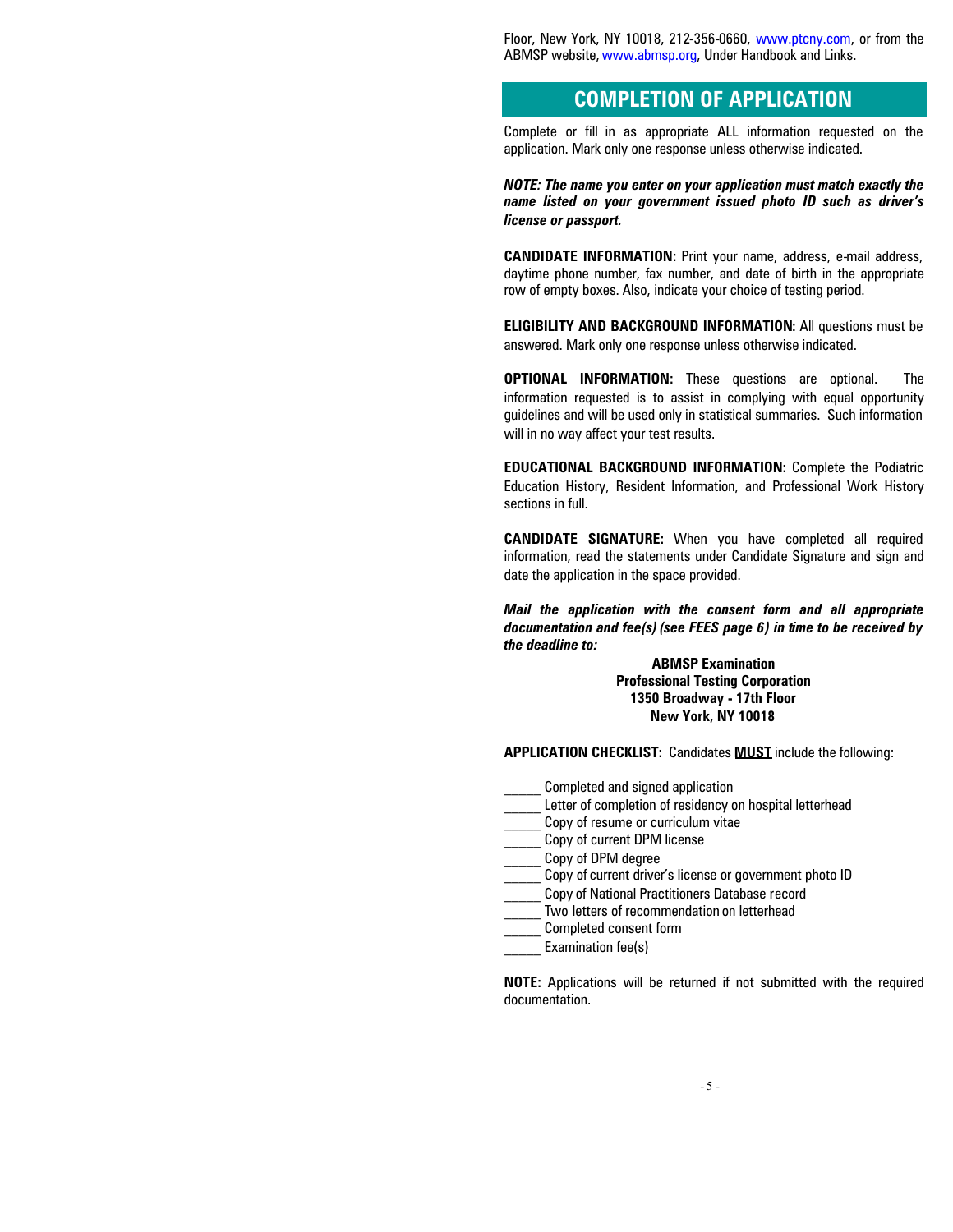| Primary Care in Podiatric Medicine only \$600.00                 |  |
|------------------------------------------------------------------|--|
|                                                                  |  |
| (available only to podiatrists already certified in Primary Care |  |
| with the American Board of Multiple Specialties in Podiatry)     |  |
| Both examinations during same testing period\$1,000.00           |  |

**FEES**

Make check or money order payable to: **PROFESSIONAL TESTING CORPORATION**

Visa, MasterCard, and American Express are also accepted. Complete and sign the credit card payment form on the application.

Do Not Send Cash

### **REFUNDS**

**There will be NO refund of fees.** Candidates unable to take the examination as scheduled may request a transfer to the next testing period if the request is submitted with the transfer fee of \$230 and received within thirty (30) days after the testing period ends. **Exams may only be transferred once, please plan carefully.**

# **VETERANS REIMBURSEMENT OF FEE**

The Board's certification examinations have been recognized by the VA as approved for reimbursement. If you are a veteran eligible for benefits under the Montgomery G.I. Bill, you may be eligible for reimbursement for your testing fees for the certification examinations offered by the American Board of Multiple Specialties in Podiatry in Primary Care in Podiatric Medicine and Foot and Ankle Surgery. To apply for benefits, send a copy of your test results to the VA office that handles your educational benefits, along with a letter including the following information:

- 1. Your request for reimbursement.
- 2. Your name and Social Security number or VA claim number.
- 3. The name of the test and the date when you took the examination.
- 4. The name and address of the organization issuing the certificate (The American Board of Multiple Specialties in Podiatry, 1350 Broadway, 17th Floor, New York, New York 10018.)
- 5. The cost of the examination, not including registration fees or other fees. (The cost of the examination in Primary Care in Podiatric Medicine is \$600.00; the cost of the examination in Foot and Ankle Surgery is \$500.00; and the cost of both examinations taken within the same testing period is \$1,000.00.)
- 6. The statement: "I authorize release of my test information to the VA."

If you have never previously filed a claim for VA educational benefits under the Montgomery G.I. Bill, you must also submit an application for benefits.

For additional information, please contact the Department of Veterans Affairs ("VA") at 1-888-GIBILL-1 (1-888-442-4551) or consult the VA website at www.gibill.va.gov.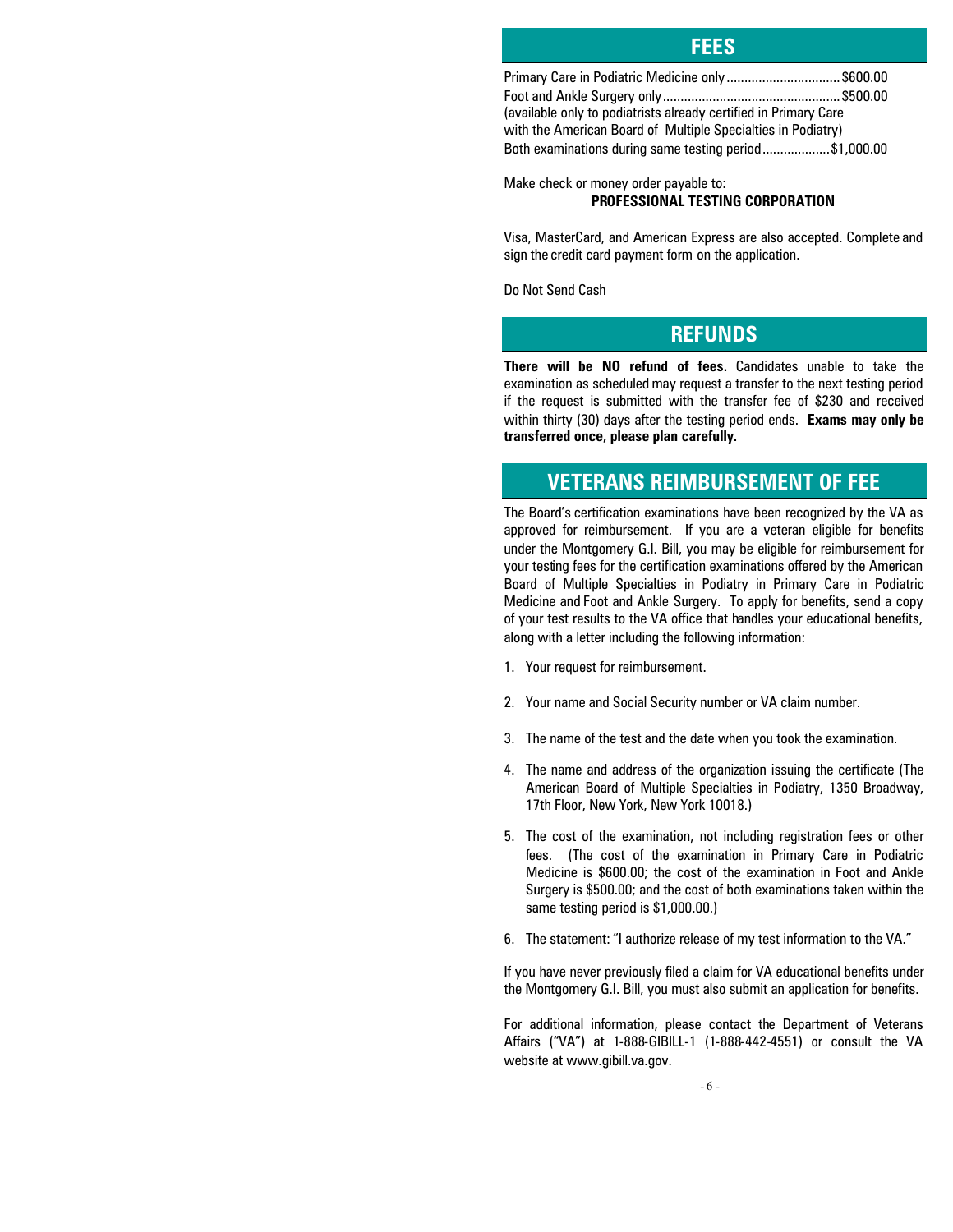### **EXAMINATION ADMINISTRATION**

The Certification Examinations for Primary Care in Podiatric Medicine and Foot and Ankle Surgery are administered during an established two-week testing period on a daily basis, Monday through Saturday, excluding holidays, at computer-based testing facilities managed by PSI. PSI has several hundred testing sites in the United States, as well as Canada. Scheduling is done on a first-come, first-serve basis. To find a testing center near you visit: http://candidate.psiexams.com/testdate/testdate.jsp or call PSI at (800) 733-9267. Please note: Hours and days of availability vary at different centers. *You will not be able to schedule your examination appointment until you have received an Eligibility Notice from PTC.*

#### TESTING SOFTWARE TUTORIAL

A Testing Software Tutorial can be viewed online.

Go to https://candidate.psiexams.com/tutorial.jsp This online Testing Software Tutorial can give you an idea about the features of the testing software.

### **ONLINE PRACTICE TEST**

Candidates can experience what the computerized test will be like by taking an online practice exam. This sixty (60) question practice test gives a glimpse into the Primary Care in Podiatric Medicine and/or the Foot and Ankle Surgery Examinations using actual questions which have been retired from the past forms of the examinations. Scores by content area are provided upon completion. This is an opportunity to experience taking the computerized examination, to review the content included in the examination and to learn more about the question format and style. Two (2) hours are allotted to complete the sixty (60) questions for a fee of \$75. The examinations can be found at the PTC website, www.ptcny.com.

# **SCHEDULING YOUR EXAMINATION APPOINTMENT**

Once your application has been received and processed, and your eligibility verified, you will be sent an Eligibility Notice within the 6 week period preceding the start of the testing period*. A paper copy of your Eligibility Notice plus current government-issued photo identification such as a driver's license or passport must be presented in order to gain admission to the testing center.* A candidate not receiving an Eligibility Notice at least three weeks before the beginning of the testing period should contact the Professional Testing Corporation by telephone at (212) 356-0660.

The Eligibility Notice will indicate how to schedule your examination appointment as well as the dates in which testing is available. Appointment times are first-come, first-serve, so schedule your appointment as soon as you receive your Eligibility Notice in order to maximize your chance of testing at your preferred location and on your preferred date.

#### **It is your responsibility to call PSI to schedule the examination appointment.**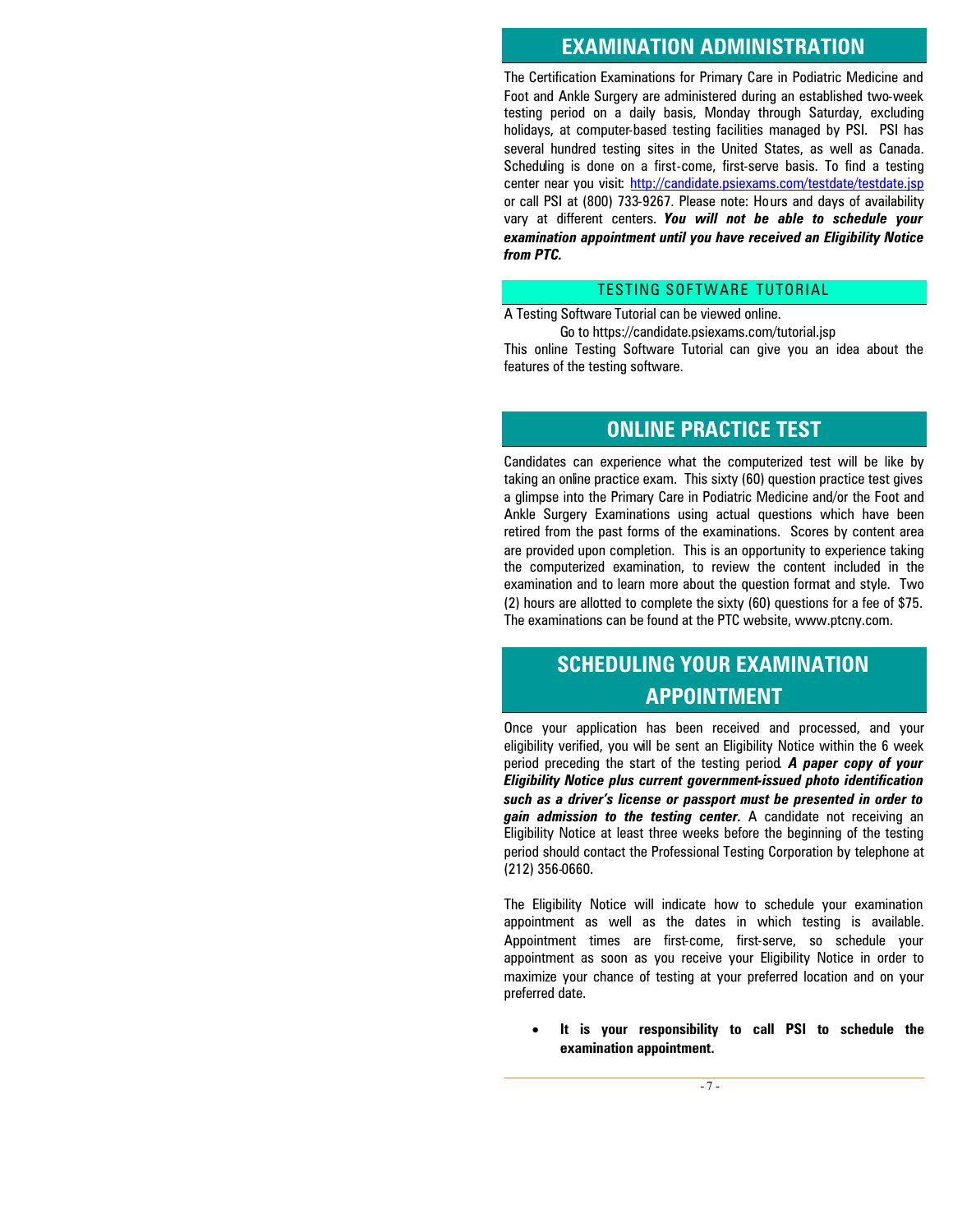- **It is highly recommended that you become familiar with the testing site.**
- **Arrival at the testing site at the appointed time is the responsibility of the candidate. Please plan for weather, traffic, parking, and any security requirements that are specific to the testing location.** *Late arrival may prevent you from testing.*

## **SPECIAL NEEDS**

Special testing arrangements can be made for individuals with special needs. Submit the Application, Examination Fee, all required documentation, and a completed and signed Request for Special Accommodations Form, available from www.ptcny.com or by calling PTC at (212) 356-0660. Requests for special testing for individuals with special needs must be received at least EIGHT weeks before the testing period begins.

Please notify PTC at least two weeks prior to your examination appointment if you need to bring a service dog, medicine, food, or beverages needed for a medical condition with you to the test center.

# **CHANGING YOUR EXAMINATION APPOINTMENT**

If you need to cancel your examination appointment or reschedule to a different date within the two-week testing period you must contact PSI at (800) 733-9267 no later than noon, Eastern Standard Time, of the second business day PRIOR to your scheduled appointment.

### **RULES FOR EXAMINATION**

- 1. Hand-held, battery or solar operated, nonprinting and nonprogrammable calculators are permitted.
- 2. No papers, books or other reference materials may be taken into or removed from the examination room.
- 3. Electronic devices, including but not limited to, cell phones, pagers, Bluetooth type devices, MP3 players such as iPods, cameras, laptop computers, tablets and voice recorders cannot be used during the examination.
- 4. No questions concerning content of the examination may be asked during the testing period. The candidate should carefully read the directions that are provided on the screen at the beginning of the examination session.
- 5. Anyone giving or receiving assistance of any kind will have all test materials taken away and will be asked to leave the room.
- 6. Visitors are not permitted in the examination room.
- 7. Test documents and notes must remain in the examination room. Removing any test material by any means is prohibited.
- 8. The Board prohibits certain behaviors, including (but not limited to) the activities listed below.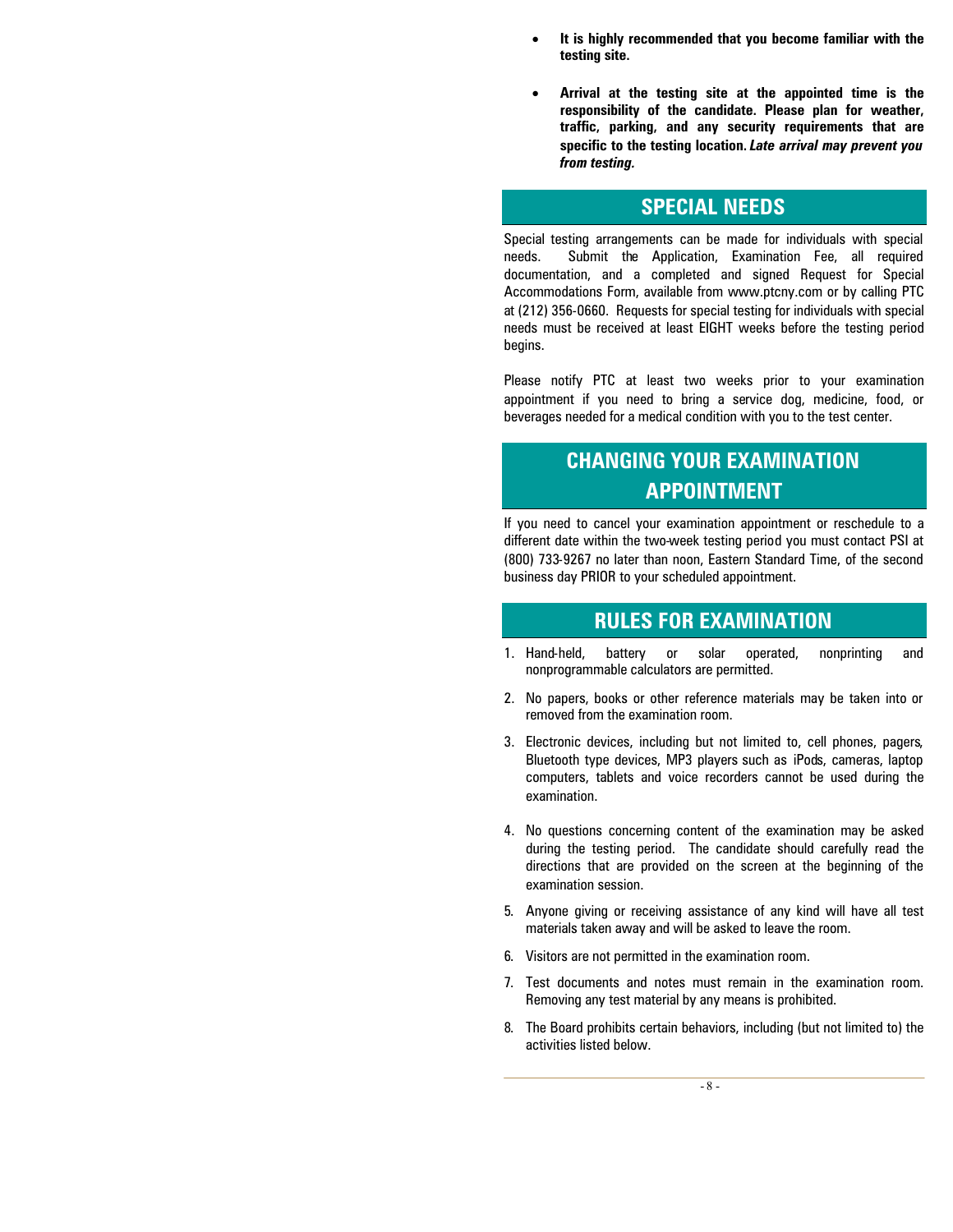- A. Copying test questions.
- B. Copying answers.
- C. Permitting another to copy answers.
- D. Falsifying information required for admission to an examination.
- E. Impersonating another examinee.
- F. Taking the examination for any reason other than for the purpose of seeking certification.
- 9. Candidates are prohibited from leaving the testing room while their examination is in session, with the sole exception of going to the restroom.

### **REPORT OF RESULTS**

Within four weeks after the testing period ends, candidates will be notified in writing by Professional Testing Corporation of their examination results. The total score and scores on major areas of the examination will be indicated whether the candidate passes or fails. No scores will be reported over the telephone, fax or by e-mail. Candidates will not be permitted to review the questions they missed.

#### **EXAMINATION CHALLENGES**

It is the policy of the American Board of Multiple Specialties in Podiatry to provide every candidate with an opportunity to question the reliability, validity, and/or fairness of a test and its questions. Candidates may comment about any test question or questions, test procedure, and/or the test itself by completing the comment form, which is found at the end of every examination. Alternatively, a candidate may submit a complaint in writing to the Board administrative offices no later than fourteen (14) calendar days after taking the examination. Complaints and challenges must be communicated in writing and within this timeframe; the Board will NOT consider late challenges or complaints, or complaints not submitted in writing.

All challenges and complaints shall receive the Board's full attention. The Board shall investigate each challenge or complaint and acknowledge it in writing to the complaining candidate.

#### **PASSING SCORE**

The examinations are Pass or Fail examinations only. The method used to set the passing score for the examinations is in accordance with standard criterion-referenced passing score standards. The passing score is set by the Board of Directors of the American Board of Multiple Specialties in Podiatry using generally accepted psychometric principles and methods to determine what constitutes a competent podiatric professional. Each candidate is measured against a standard of knowledge, not against the performance of other individuals taking the examination.

The examination consists of 250 multiple-choice questions, with 4 responses, only one of which is correct. The passing score for the Primary Care in Podiatric Medicine Certification Examination is 168 and the passing score for the Foot and Ankle Surgery Certification Examination is 165.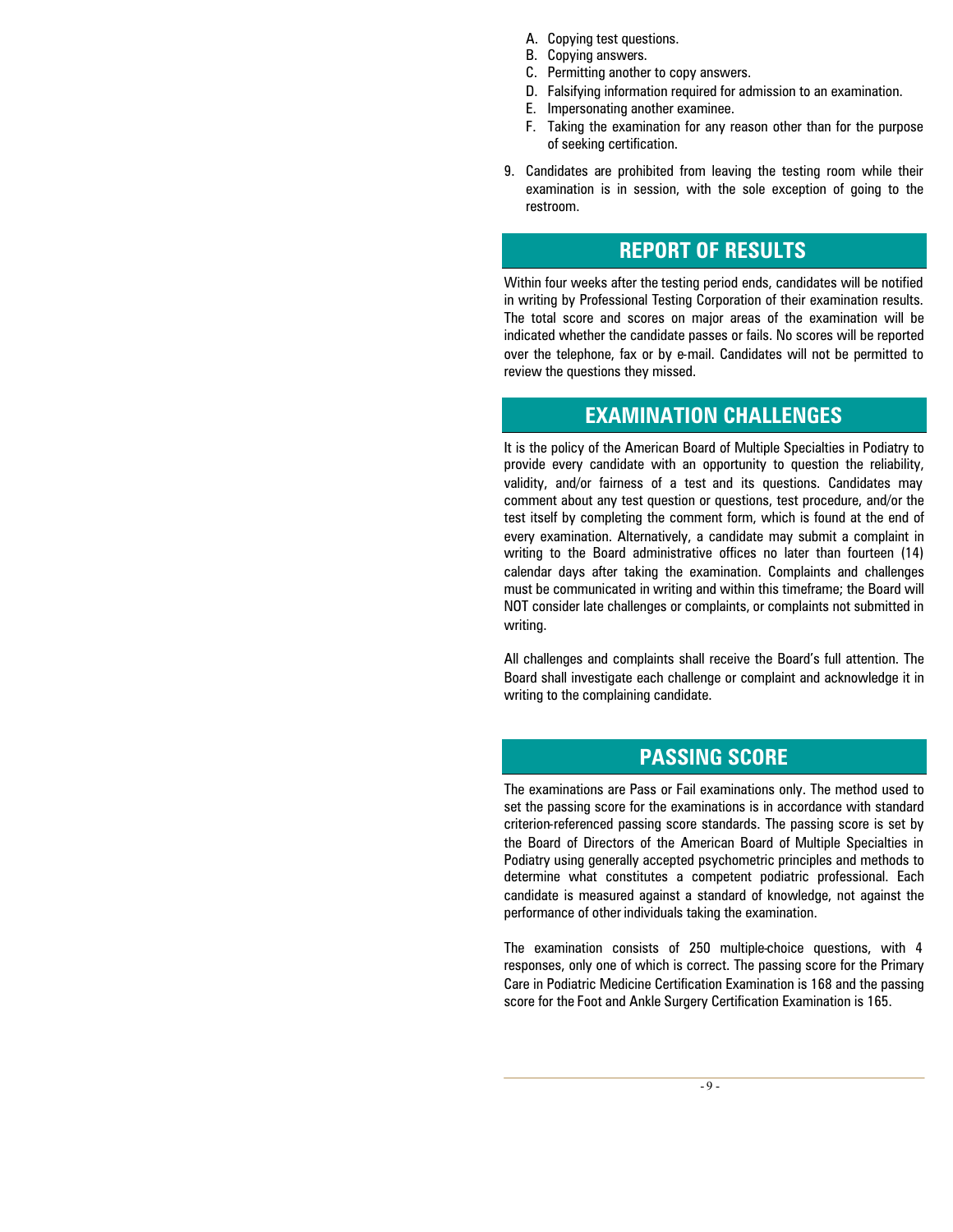#### **REEXAMINATION**

The Certification Examination in Primary Care in Podiatric Medicine and the Certification Examination in Foot and Ankle Surgery may be taken as often as desired upon re-registration and payment of the examination fee(s).

## **CONFIDENTIALITY**

- 1. The Board will release the individual test scores ONLY to the individual candidate.
- 2. Any questions concerning test results should be referred to the Board or the Professional Testing Corporation.
- 3. The American Board of Multiple Specialties in Podiatry will publish a list of candidates who pass the examinations each year and will maintain a current listing of diplomates. The Board certification status, but not scores, will be released upon request. Requests should be submitted to the Board's administrative office.

### **CONTENT OF EXAMINATION**

- 1. The Primary Care in Podiatric Medicine Certification Examination and Foot and Ankle Surgery Certification Examination are computer-based examinations composed of 250 multiple choice, objective questions with a total testing time of three and one-half (3-1/2) hours each.
- 2. The content for the examinations is described in the Content Outlines starting on page 11.
- 3. The questions for the examinations are obtained from individuals with expertise in primary care in podiatric medicine and foot and ankle surgery and are reviewed for construction, accuracy, and appropriateness by the American Board of Multiple Specialties in Podiatry.
- 4. The American Board of Multiple Specialties in Podiatry, with the advice and assistance of the Professional Testing Corporation, prepares the examinations.

The Primary Care in Podiatric Medicine Certification Examination will be weighted in approximately the following manner: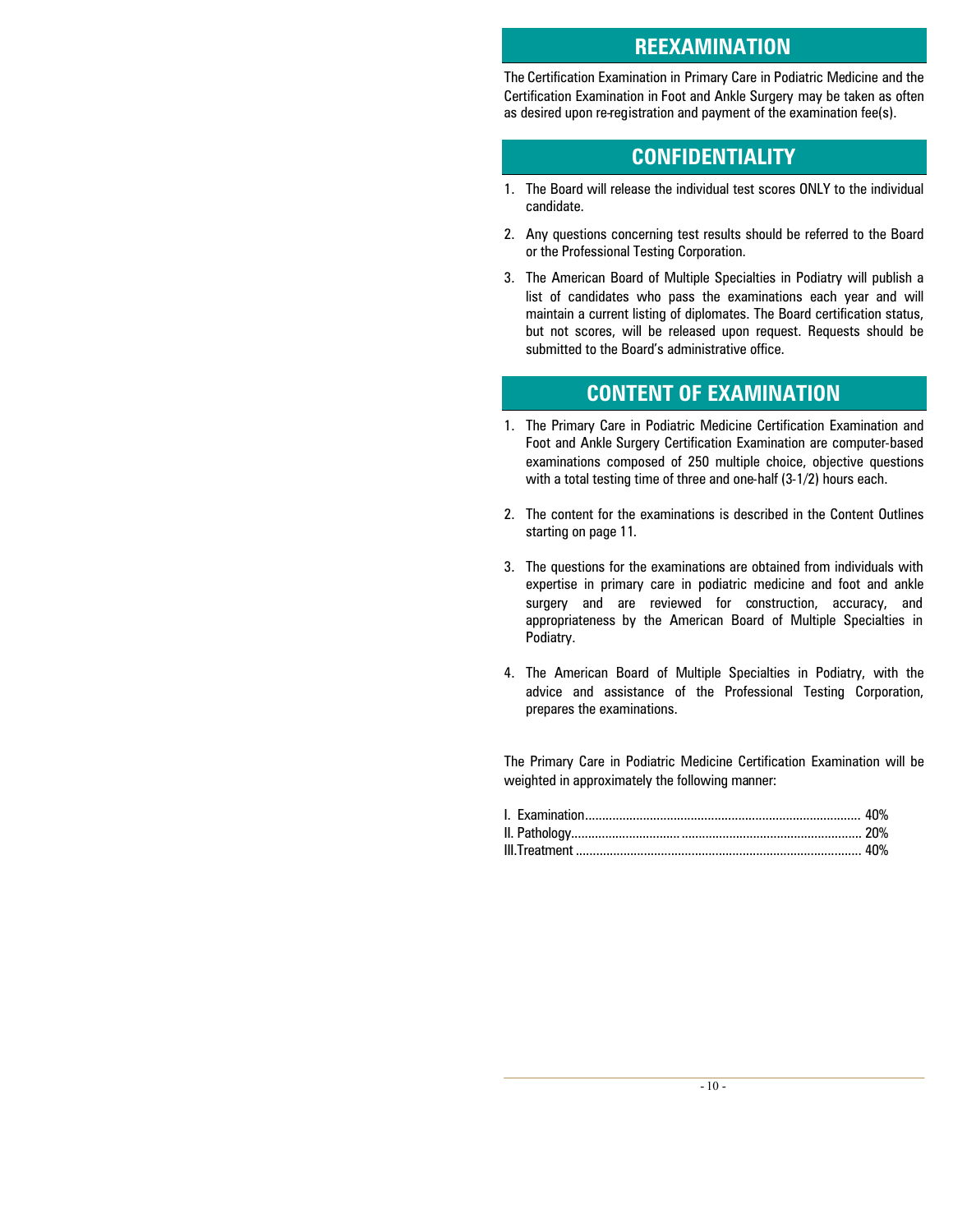#### **CONTENT OUTLINE FOR PRIMARY CARE**

#### **I. EXAMINATION**

- A. History
	- 1. Chief Complaint
	- 2. Present Illness a. Medications b. Allergies
	- 3. Medical History
	- 4. Surgical History
	- 5. Family History
	- 6. Social History
	- 7. Systems Review
- B. Physical Examination of
	- Lower Extremity
	- 1. Vascular
		- a. Arterial
		- b. Venous
		- c. Temperature Gradient
		- d. Capillary Filling Time
		- e. Varicosities
	- 2. Dermatological
		- a. Skin
		- b. Nails
		- c. Hair
	- 3. Neurological
		- a. Patella Reflex
		- b. Achilles Reflex
		- c. Sharp/Dull
		- d. Touch
		- e. Vibratory Sense
		- f. Babinski
		- g. Nerve
			- Conduction
		- h. Other
	- 4. Musculoskeletal and Orthopedic
		- a. Muscle Testing
		- b. Arch
		- Morphology
		- c. Gait Analysis
		- d. Limb Length
- e. Hallux
- Abductovalgus
- f. Range of Motion of Major Joints
- g. Biomechanicals
- h. Foot Structure
- i. Fracture
- j. Other
- C. Laboratory
	- 1. Blood Chemistry
	- 2. CBC
	- 3. Urinalysis
	- 4. ESR
	- 5. Coagulation Profile
	- 6. Blood Glucose Test
	- 7. Bone Pathology Test
	- 8. Gram Stain Study
	- 9. Culture and Sensitivity
	- 10. Culture
	- 11. Arthritic Collagen Studies
	- 12. HIV Test
	- 13. Renal Function Test
	- 14. Hepatic Function Test
	- 15. Blood Gases
	- 16. Other
- D. Radiography/Diagnostic Imaging
	- 1. Radiography
	- 2. Fluoroscopy
	- 3. Magnetic
		- Resonance Imaging
	- 4. Bone Scan Studies
	- 5. CT Scan
	- 6. Angiography
	- 7. Arthrography
	- 8. Diagnostic Ultrasound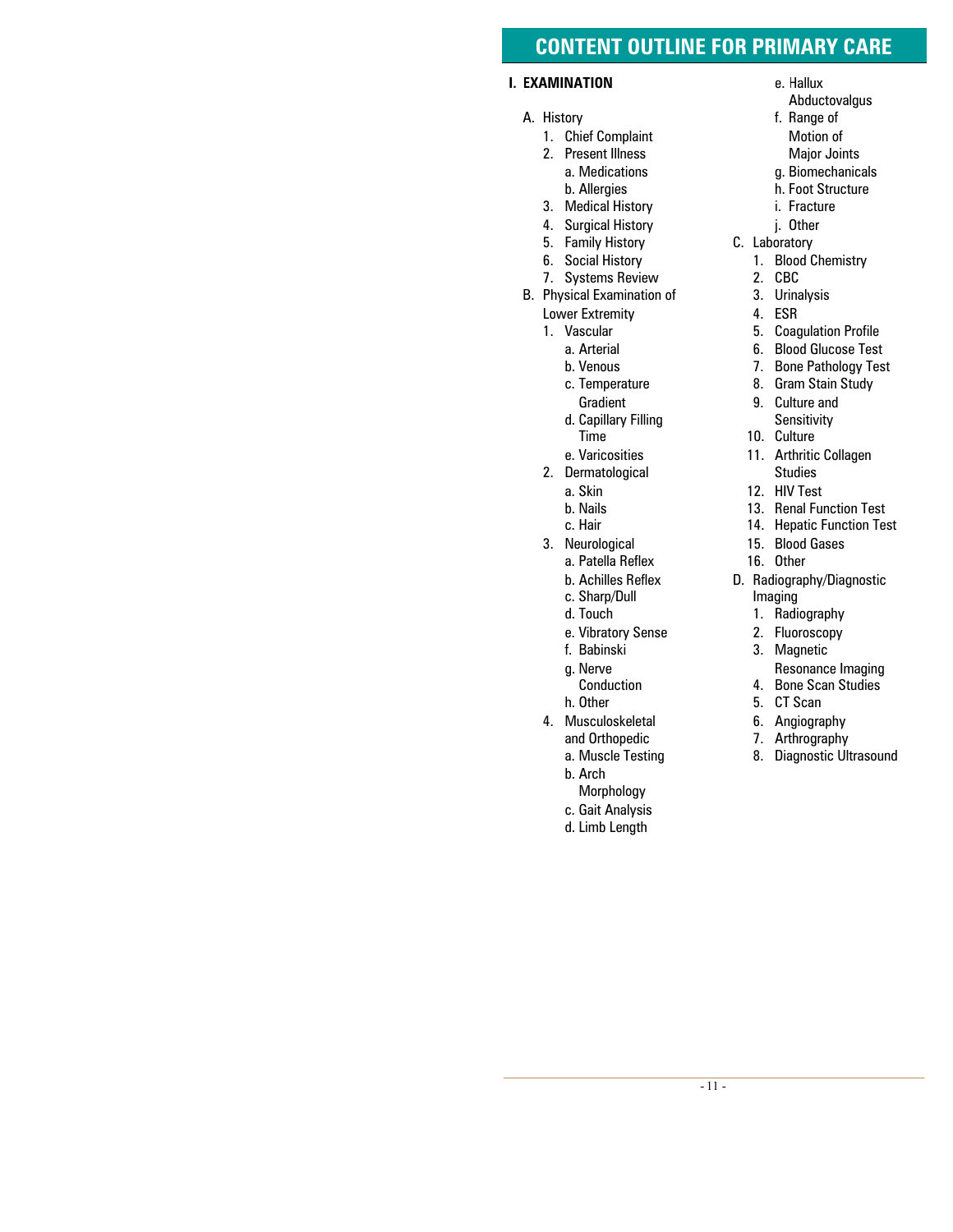#### **II. PATHOLOGY**

- A. Etiology
	- 1. Vascular
	- 2. Neurological
	- 3. Dermatologic
	- 4. Orthopedic
	- 5. Infectious
	- 6. Malignant
	- 7. Other
- B. Signs and Symptoms
	- 1. Vascular
	- 2. Neurological
	- 3. Dermatologic
	- 4. Orthopedic
	- 5. Infectious
	- 6. Malignant
	- 7. Other
- C. Morbidity
	- 1. Vascular
	- 2. Sensory
	- 3. Dermatologic
	- 4. Orthopedic
	- 5. Infectious
	- 6. Other

#### **III. TREATMENT**

- A. Management
	- 1. Nail Disorders
		- 2. Wounds and Ulcerations
		- 3. Chronic Conditions
			- a. Diabetes Mellitus
			- b. Arthritides
			- c. Gout
			- d. Other
		- 4. Sprains and Fractures
		- 5. Infections
		- 6. Age-related
		- 7. Soft Tissue Masses
		- 8. Deformities
	- 9. Other
- B. Surgery
- C. Wound Care
- D. Physical Therapy
- E. Pharmacology/Nutrition
	- 1. Types
	- 2. Interactions
	- 3. Side Effects
- F. Patient Advice and **Counseling**
- G. Prescription Devices
	- 1. Orthotics
		- 2. Braces
		- 3. Footware
		- 4. Support Hose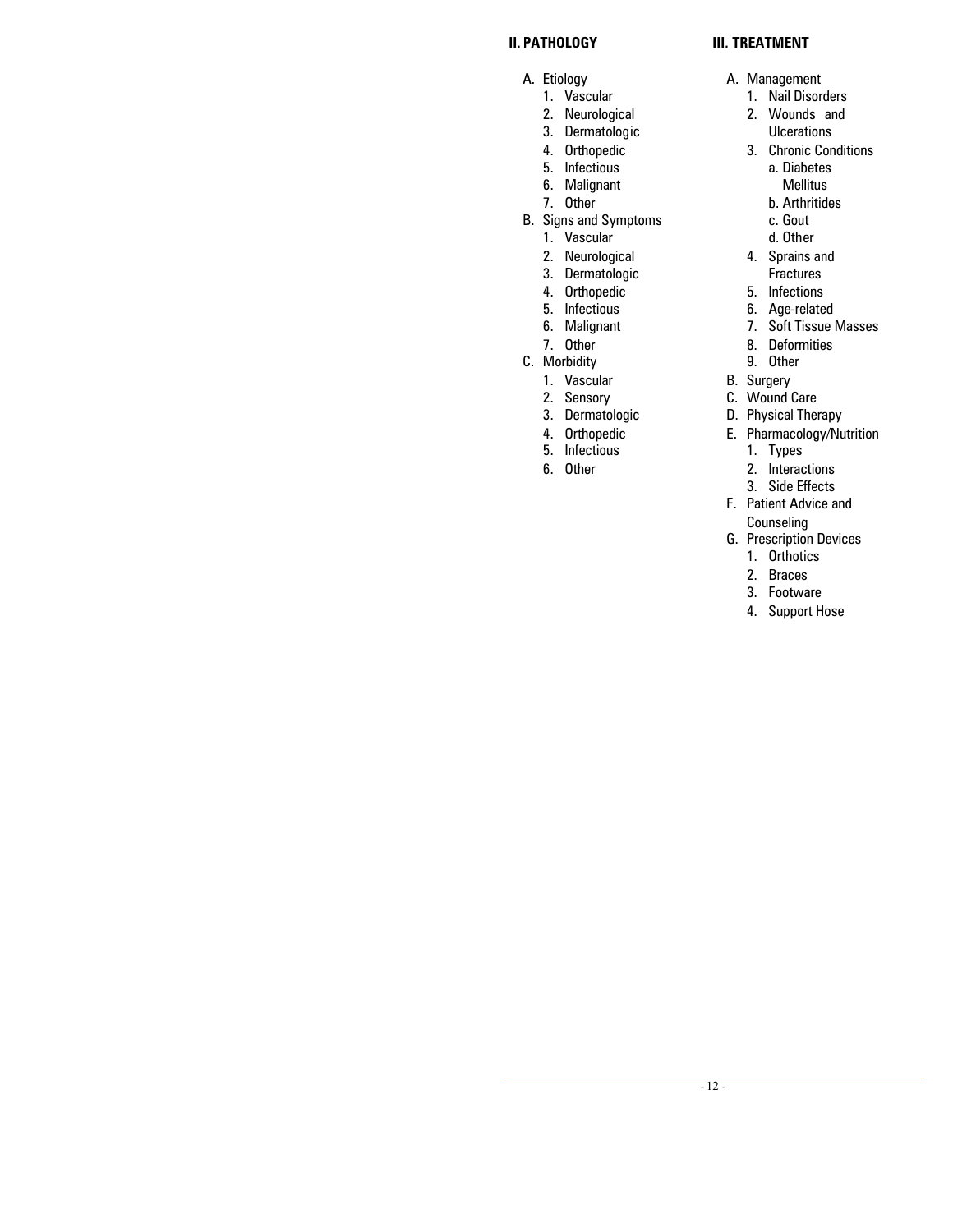### **SAMPLE EXAMINATION QUESTIONS**

- 1. Which of the following is most likely to develop from an untreated Charcot's ankle joint?
	- 1. Unstable ankle
	- 2. Spastic paralysis
	- 3. Rheumatoid arthritis 4. Talar dome fracture
- 2. Which of the following is most definitive in diagnosing a pulmonary emboli?
	- 1. Chest X ray
	- 2. Arterial blood gases
	- 3. Pulmonary angiogram
	- 4. Ventilation perfusion scan
- 3. A 25-year-old male presents with a burn on the dorsum of his left foot from boiling water. Erythema, edema, and three intact blisters are noted at the base of second and third metatarsals. Which of the following is NOT an appropriate management for this patient?
	- 1. Debride intact blisters
	- 2. Apply topical antibiotic
	- 3. Evaluate vascular status
	- 4. Administer prophylaxis

#### **ANSWER TO SAMPLE QUESTIONS**

1.4; 2.3; 3.1

Content Outline Reference:

- 1: I-B-4; 1-D-1; II-B-2; II-C-4
- 2: I-A-7; I-D-9
- 3: III-A-2; III-C

### **REFERENCES FOR PRIMARY CARE**

The following references may be of some help in preparing for the examination. The list does not attempt to include all acceptable references, neither is it suggested that the Primary Care in Podiatric Medicine Certification Examination is necessarily based on these references. These books may be purchased from your local medical book store or at www.amazon.com.

Mandracchia, VJ, et al. *Wound Healing, Clinics in Podiatric Medicine and Surgery,* Volume 18, Number 1, January 2001, pp 1-34.

Gerbert J. *Textbook of Bunion Surgery,* 3rd edition. Saunders.

Levin & O'Neal. *Diabetic Foot: Lower Extremity Arterial Disease and Limb Salvage, 2nd edition*. Lippincott, Williams and Wilkins, 2005.

Seibel M. *Foot Function: A Programmed Text*. Williams and Wilkins, 1998.

Moffatt DJ*,* ed*. Anatomy of the Lower Limb*: *A Programmed Text for Podiatrists.* Distributed by Chicago Medical Equipment Company 312-564- 1000.

Humble RN, et al. *Running Injuries of the Lower Extremity in Clinics in Podiatric Medicine and Surgery.* April 2001 available through Elsevier.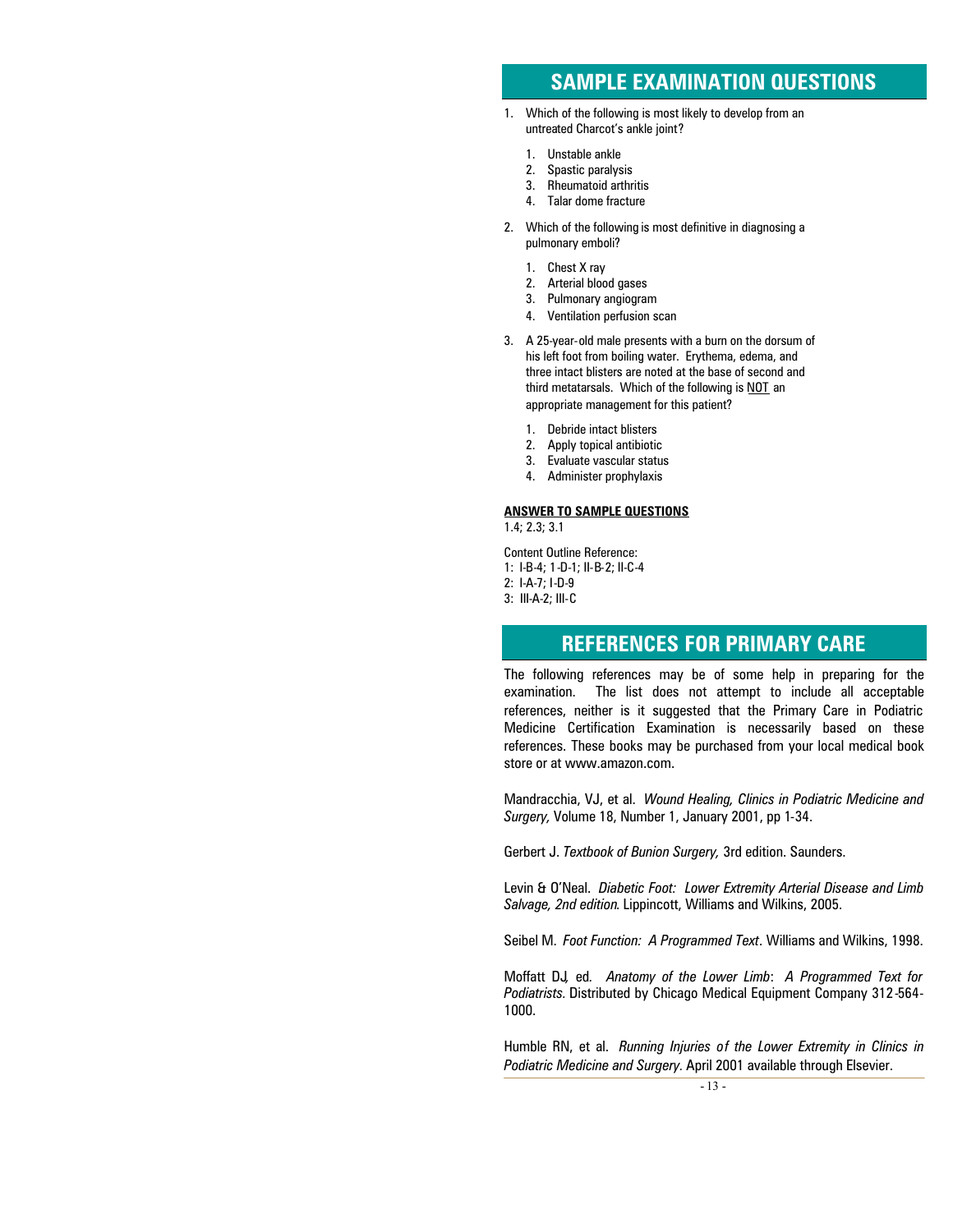#### Computer Software:

IBM Compatible - Board Certification Simulation Software in the areas of surgery, orthopedics, and primary care. (May be purchased from: Foot and Ankle Research Consortium, Inc. [FARC], 5901 Wilbanks Dr., Norcross, GA 30092 (770) 448-0769, www.podiatryprep.com).

The Foot and Ankle Surgery Certification Examination will be weighted in approximately the following manner: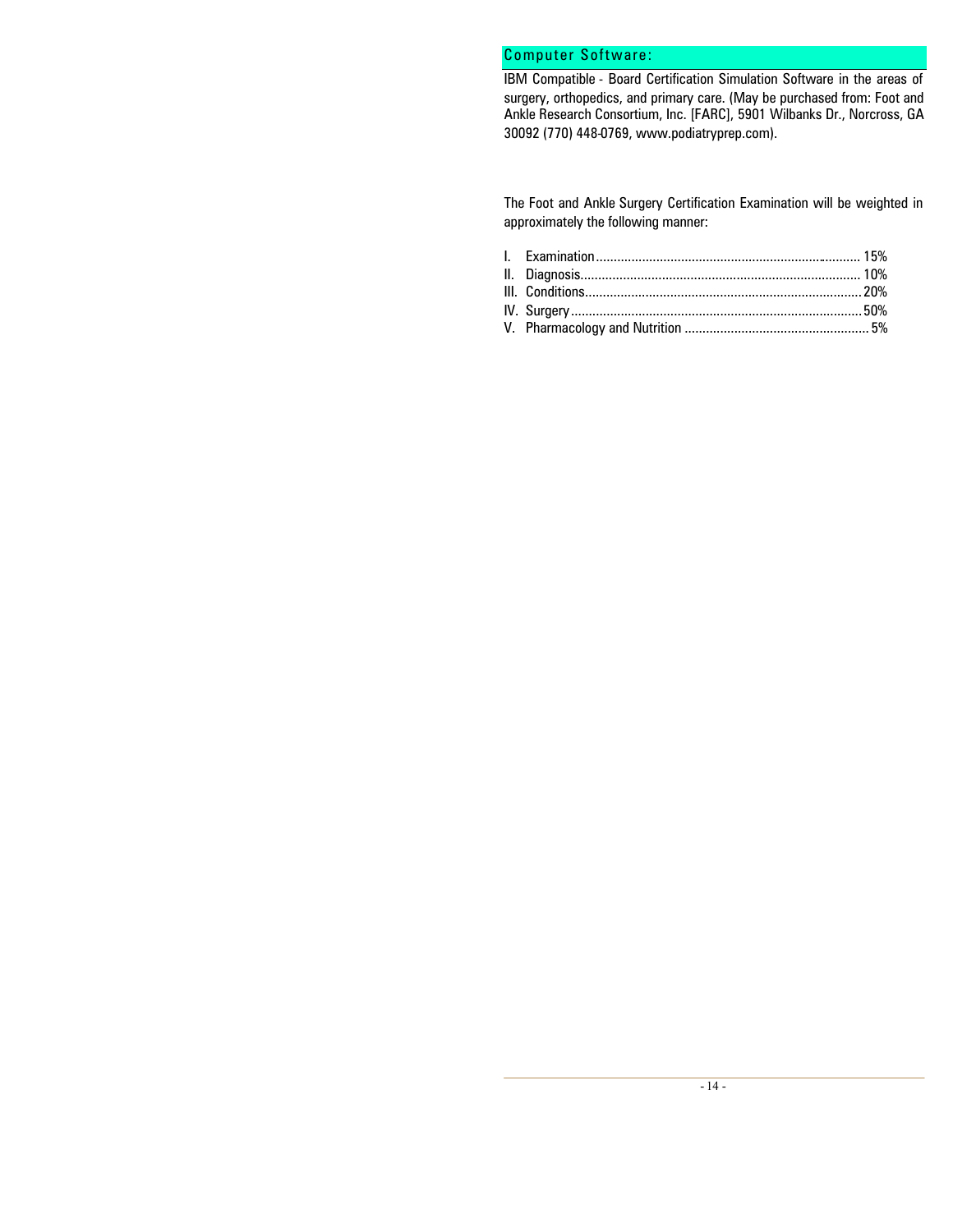#### **CONTENT OUTLINE FOR FOOT AND ANKLE SURGERY**

#### **I. EXAMINATION**

- A. Physical
	- 1. Collection and Handling of Specimens
	- 2. Testing **Techniques**
	- 3. Interpretation
	- 4. Punch Biopsy
	- 5. Anatomical
- B. Laboratory Examination
	- 1. Collection and Handling of Specimens
	- 2. Testing **Techniques**
	- 3. Interpretation of Test Results
	- 4. Obtain Specimens From Lesions of the Lower **Extremities**
	- 5. Venipuncture and Heparin Lock
	- 6. Synovial Biopsy
- C. Radiographic Examination
	- 1. Testing **Techniques**
	- 2. Interpretation of Test Results
	- 3. Handling X rays and Development

#### **II.DIAGNOSIS**

- A. Normal and Abnormal Data
- B. Classification Systems
- C. Presurgical Procedures
- D. Justify Procedure
- E. Postsurgical Complications

#### **III. CONDITIONS**

- A. Medical
- B. Podopedriatric
- C. Geriatric
- D. Other Patient Populations
- E. Vascular<br>F. Neurolog
- Neurological
- G. Dermatological
- H. Orthopedic
- I. Biochemical
- J. Sports Medicine
- K. Surgical Technique<br>L. Surgical Procedures
- Surgical Procedures
- M. Fracture Care
	- 1. Great Toe
	- 2. Lesser Toes
	- 3. Metatarsals 4. Tarsals
	- 5. Ankles
- N. Musculoskeletal
	- 1. Dislocation
		- 2. Chronic Unstable Ankle
		- 3. Ankle Sprains
		- 4. Congenital Foot and Ankle Deformities
		- 5. Acquired Foot and Ankle Deformities
		- 6. Inflammatory Conditions of the Foot, Ankle, and Leg

#### **IV.SURGERY**

- A. Knowledge
	- 1. Podiatric Surgical Procedures
	- 2. Execution of Podiatric Surgical
	- Procedures 3. Surgical **Complications**
	- 4. Anesthesiology
	- 5. Sterile Technique
	- 6. Surgical Fixation
		- and Stabilization a. Kirschner
		- **Wire** b. Screws and Plates
		- c. Staples and Implants
		- d. Sutures
	- 7. Casting and Immobilization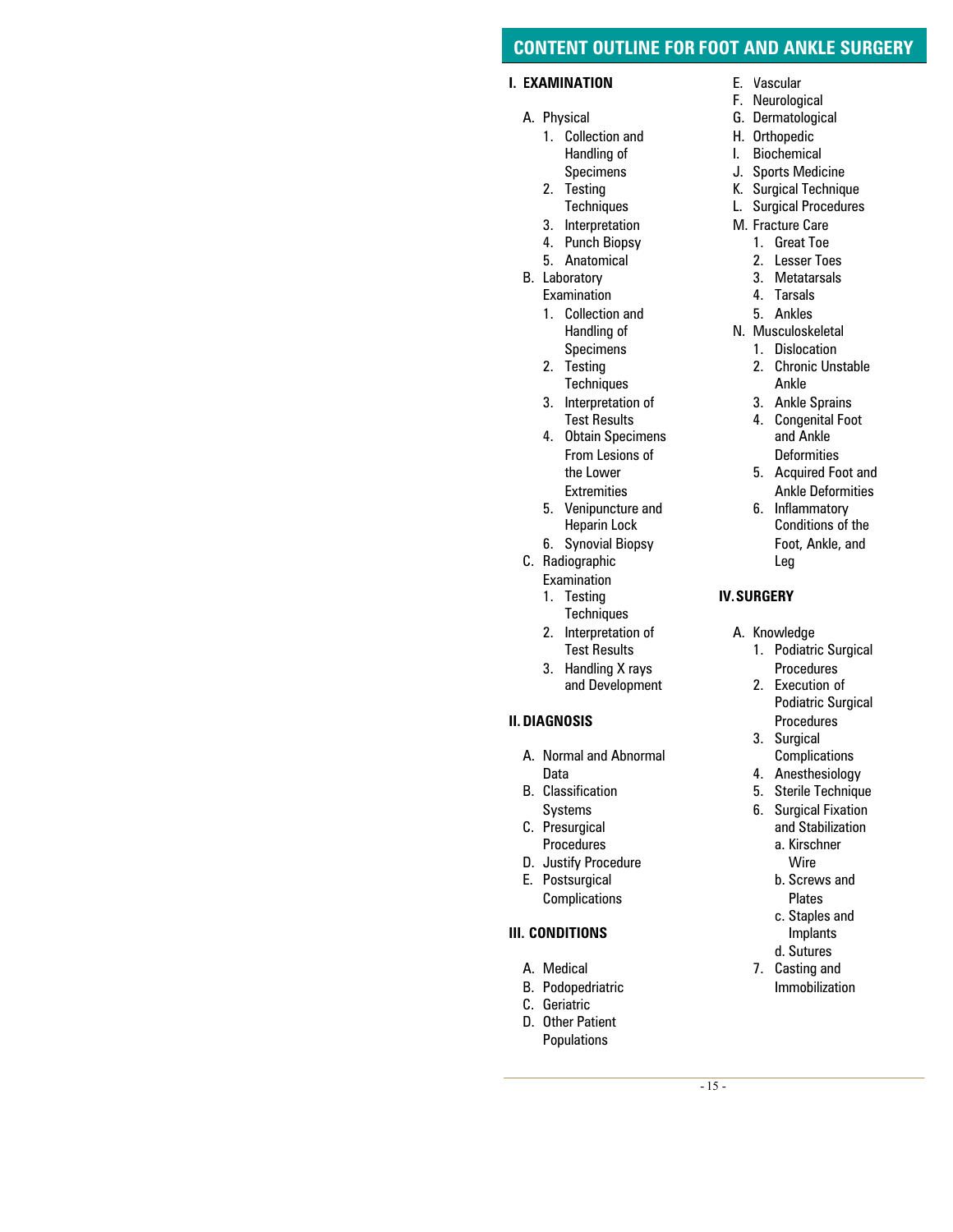- B. Procedures
	- 1. Prepare and **Maintain** Surgically Sterile Field
	- 2. Laceration
	- 3. Digital Deformity
	- 4. Sesamoidectomy
	- 5. Bunionectomy
		- a. Simple
		- b. Osteotomy **Distally**
		- c. Osteotomy **Proximally**
		- d. Fixation
		- e. K-Wire
		- f. Implant
		- g. Other
	- 6. Metatarsal
		- **Deformity** 
			- a. Osteotomy with and without fixation
			- b. Metatarsal Head Resection
	- 7. Soft Tissue Deformities of the Foot
	- 8. Resect Calcaneal Exostosis and Plantar Fasciotomy
	- 9. Resection of Intermetatarsal Neuromas
	- 10. Injections
		- a. Periarticular
		- b. Intra-articular
		- c. Aspiration of Joint
		- d. Subcutaneous
	- 11. Debridement of Ulcers
	- 12. Total or Partial Matrixectomy
	- 13. Excision of Verruca
	- 14. Excision of **Cutaneous** Lesions
	- 15. Incision and Drainage of

Superficial and Deep Abscess

- 16. Excision of Deep Lesions Including **Ganglions**
- 17. Removal of Foreign Bodies Superficial and Deep
- 18. Home Rehabilitation Program for **Patients** With Immobilized Feet and Legs
- 19. Postoperative Complications
- 20. Methods of Hemostasis for Surgery
- 21. Tarsal Coalition Resection
- 22. Joint Fusion Procedures
- 23. Tarsal Osteotomy
- 24. Ankle Surgery
- 25. Ankle Stabilization
- 26. Tendon Balancing and Repair Procedure to Tarsal Area Pathology
- 27. Skin Grafting Procedures
- 28. Foot and Ankle Trauma
- 29. Puncture Wounds
- 30. Osseus Deformities of the Foot and Ankle
- 31. Osteomyelitis
- 32. Laser
- C. Wound Healing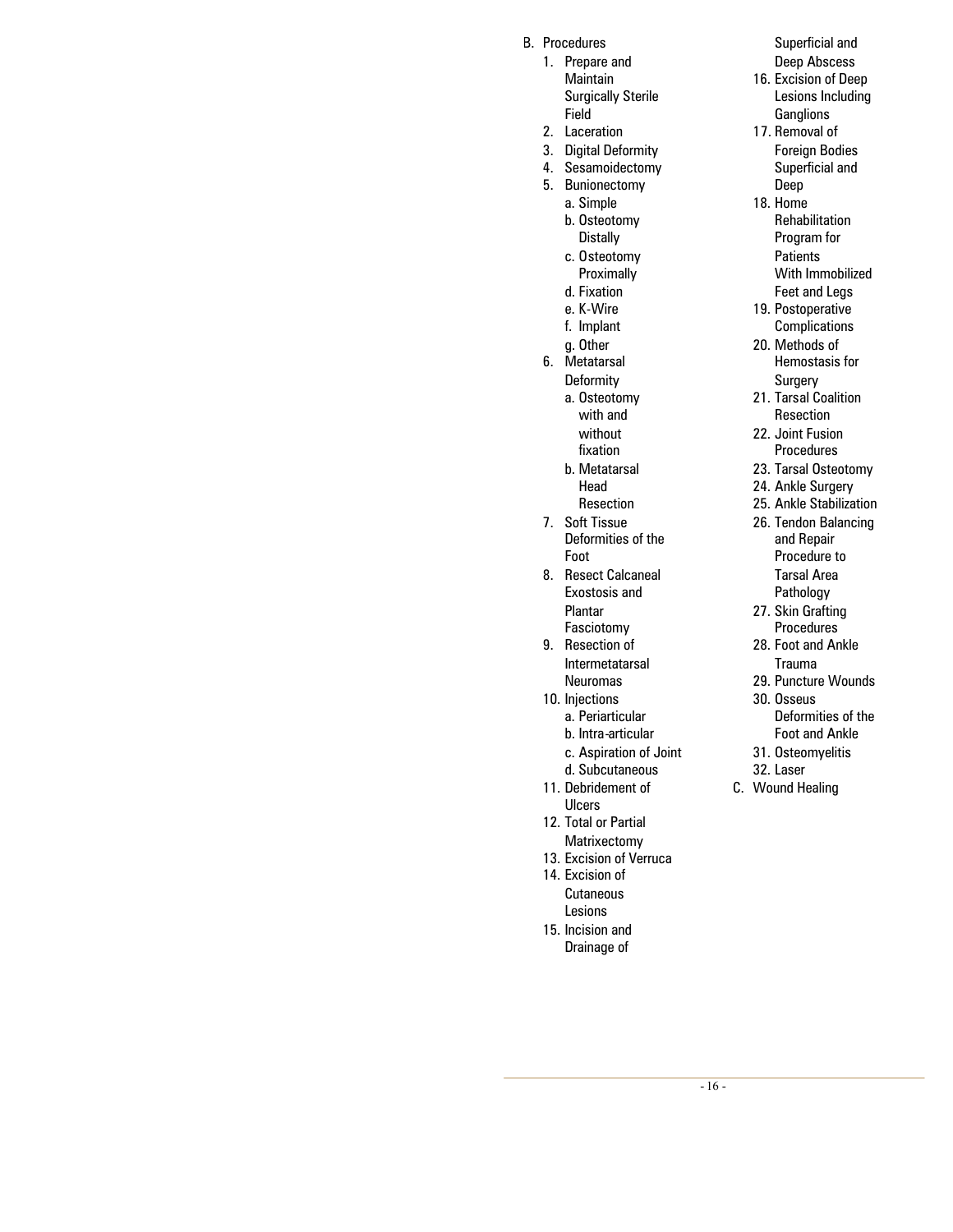#### **V. PHARMACOLOGY AND NUTRITION**

- A. Pharmacology
	- 1. Drug Interactions
	- 2. Drug Dosage, Toxicity, and Side **Effects**
	- 3. Route of
	- Administration
- B. Drugs and **Medications** 
	- 1. Drugs Used and Administration
	- 2. General

Anesthesia

- 3. Nitrous Oxide
- 4. Local and Regional Blocks
- C. Nutritional Factors that Affect the Course of Treatment
- D. Antibiotics
- E. Corticosteroids
- F. Nonsteroidal Anti-Inflammatory Drugs
- G. Anticoagulants
- H. Narcotics
- I. Emergency Medicine

# **SAMPLE EXAMINATION QUESTIONS FOR FOOT AND ANKLE SURGERY**

- 1. If the last tetanus booster for a 32-year-old woman was eight years ago and she presents with a laceration to her right plantar heel caused by stepping on a tin can 1 hour ago, which of the following is most appropriate?
	- 1. No tetanus prophylaxis
	- 2. Tetanus toxoid 0.5 mL intramuscularly only
	- 3. Tetanus immune globulin 500 units intramuscularly only
	- 4. Tetanus toxoid 0.5 mL and tetanus immune globulin 500 units given at separate sites
- 2. What is the normal hallux abductus angle?
	- 1. 0-5 degrees
	- 2. 10-20 degrees
	- 3. 25-30 degrees
	- 4. 35-45 degrees
- 3. The Kidner procedure removes the
	- 1. os trigonum.
	- 2. os vesalianum.
	- 3. tibial sesamoid.
	- 4. accessory navicular.
- 4. Which of the following is the most common cause of hematogenous osteomyelitis in a person with sickle cell anemia?
	- 1. *Salmonella*
	- 2. *Staphylococcus aureus*
	- 3. *Escherichia coli*
	- 4. *Bacteroides fragilis*

Answers to sample questions: 1.2, 2.2, 3.4, 4.1 Content Outline Reference: 1: V-I 2: II-A; IV-B-5-g 3: IV-A-1; IV-B-26 4: I-A-5; II-C; III-D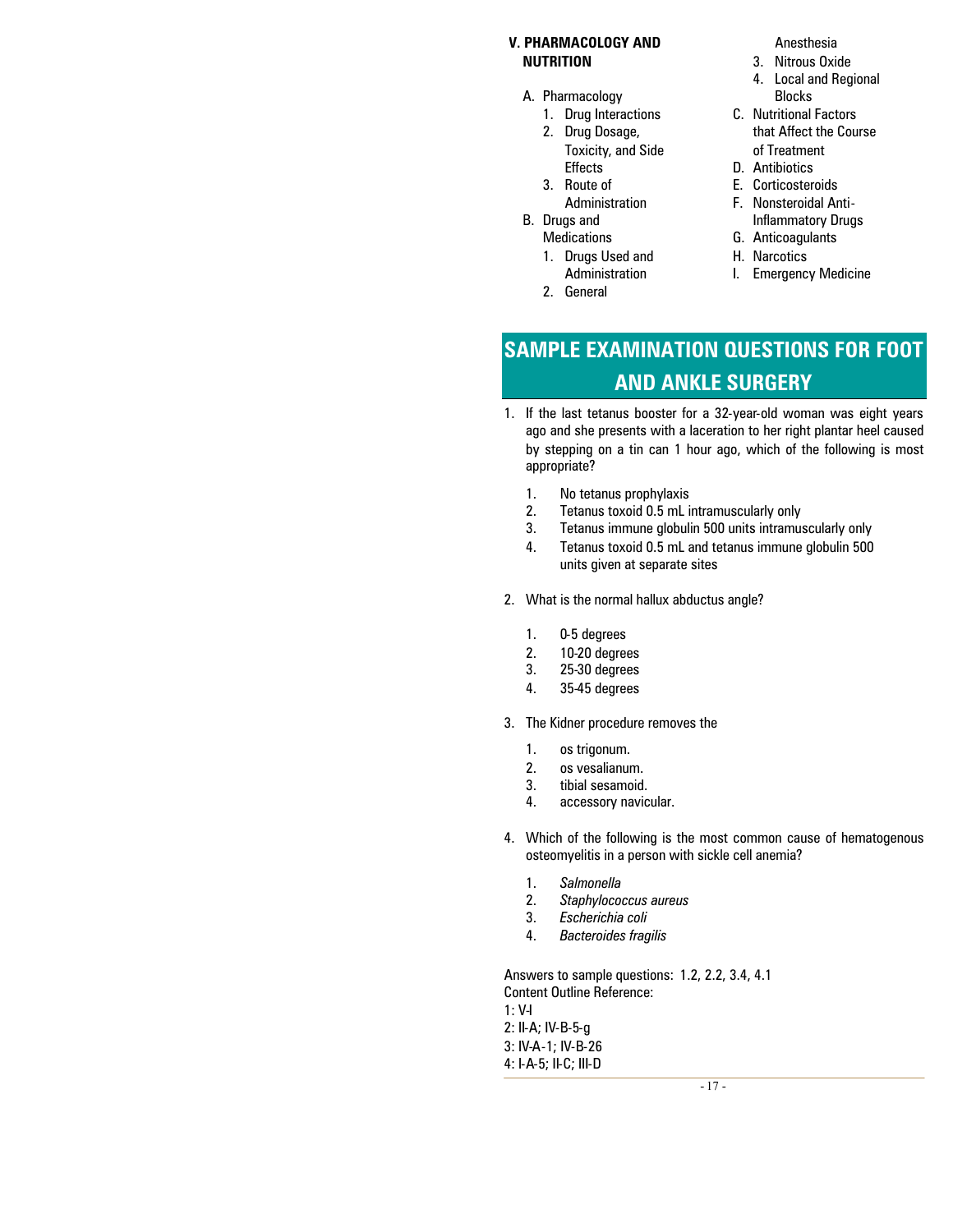#### **REFERENCES FOR FOOT AND ANKLE SURGERY**

The following references may be of some help in preparing for the examination. The list does not attempt to include all acceptable references, neither is it suggested that the Foot and Ankle Surgery Certification Examination is necessarily based on these references. These books may be purchased from the your local medical book store or at www.amazon.com.

Mandracchia, VJ, et al. *Wound Healing, Clinics in Podiatric Medicine and Surgery,* Volume 18, Number 1, January 2001, pp 1-34.

Baravarian B, et al. Arthrodesis Techniques, Part I, *Clinics in Podiatric Medicine and Surgery,* January 2004, Volume 21, Number 1.

Baravarian B, et al. Arthrodesis Techniques, Part II. Clinics in Podiatric Medicine and Surgery, April 2004, Volume 21, Number 2.

Chaney DM, et al. Osteotomies of the Foot and Ankle, *Clinics in Podiatric Medicine and Surgery,* April 2005, Volume 22, Number 2.

Zbonis T, et al. Heel Pain, *Clinics in Podiatric Medicine and Surgery,* January 2005, Volume 22, Number 1.

Harris JH. Advances in the Treatment of Pediatric Flatfoot, *Clinics in Podiatric Medicine and Surgery,* July 2000, Volume 17, Number 3.

Computer Software:

IBM Compatible - Board Certification Simulation Software in the areas of surgery, orthopedics, and primary care. (May be purchased from: Foot and Ankle Research Consortium, Inc. [FARC], 5901 Wilbanks Dr., Norcross, GA 30092 (770) 448-0769 or www.podiatryprep.com).

> PTC15065 Updated 05/2015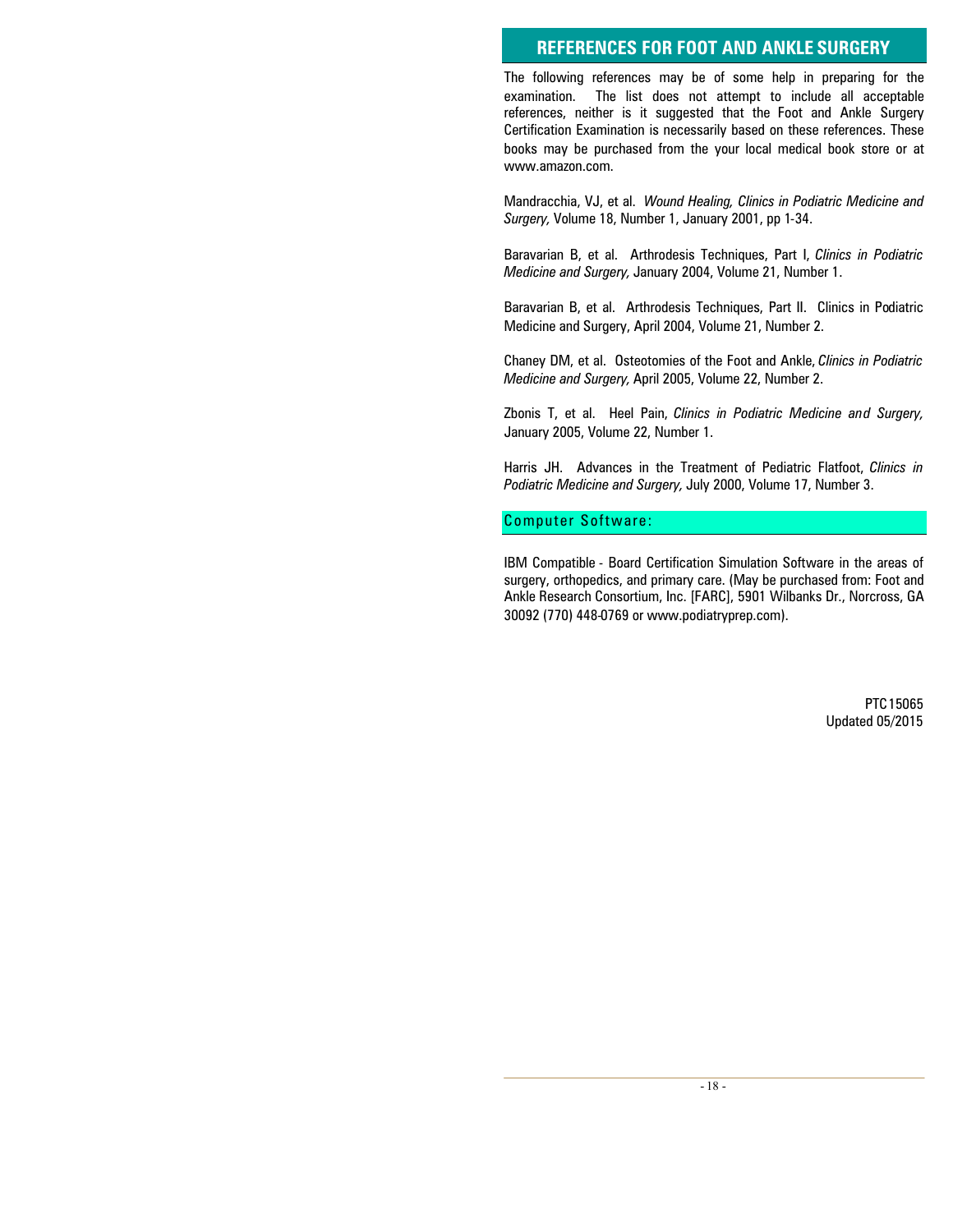#### **AMERICAN BOARD OF MULTIPLE SPECIALTIES IN PODIATRY**

#### **CONSENT FORM**

I,  $\blacksquare$ my application for certification in [Primary Care in Podiatric Medicine / Foot and Ankle Surgery / Prevention and Treatment of Diabetic Foot Wounds and Diabetic Footwear/ Limb Preservation and Salvage] is true and accurate to the best of my knowledge. I certify that I have read and understand the requirements for certification as set forth in the Certification Examination in [Primary Care in Podiatric Medicine / Foot and Ankle Surgery / Prevention and Treatment of Diabetic Foot Wounds and Diabetic Footwear/ Limb Preservation and Salvage] Handbook for Candidates. In addition, I hereby authorize the American Board of Multiple Specialties in Podiatry (the Board) and its officers, directors, committee members, employees, and agents ("the above designated parties") to review my application to take the certification examination in [Primary Care in Podiatric Medicine / Foot and Ankle Surgery / Prevention and Treatment of Diabetic Foot Wounds and Diabetic Footwear/ Limb Preservation and Salvage]. I authorize the Board to determine my eligibility for certification in [Primary Care in Podiatric Medicine / Foot and Ankle Surgery / Prevention and Treatment of Diabetic Foot Wounds and Diabetic Footwear/ Limb Preservation and Salvage]. I agree to revocation or other limitation of my certification if any statement made on my application or hereafter supplied to the Board is false or inaccurate or if I violate any of the rules or regulations of the Board.

I understand and agree that if I am granted certification in [Primary Care in Podiatric Medicine / Foot and Ankle Surgery / Prevention and Treatment of Diabetic Foot Wounds and Diabetic Footwear/ Limb Preservation and Salvage], it will be my responsibility to remain in compliance with all certification standards. I understand it is my responsibility to maintain valid certification status by complying with all recertification requirements and timely submitting such proof of compliance as is required by the Board.

I agree to cooperate promptly and fully in any review of my certification by the Board, including submitting such documents and information deemed necessary to confirm the information in my application. I authorize the above designated parties to communicate any and all information relating to any application, certification status, and review thereof, including, but not limited to, pending or outcome of disciplinary proceedings to state and federal authorities, employers, and others.

I understand that the Board reserves the right to refuse my admission to any examination if I do not have an Admission Notice and proper photo identification, or if administration of the examination has begun. If I am refused admission for any of these reasons or fail to appear at the test site, I will not receive a refund of the application or examination fees and there will be no credit for future examinations. I authorize the proctors at my assigned test site to maintain a secure and proper test administration at their discretion. I acknowledge that in this capacity, the proctors may relocate me before or during the examination. I will not communicate with other examinees in any way.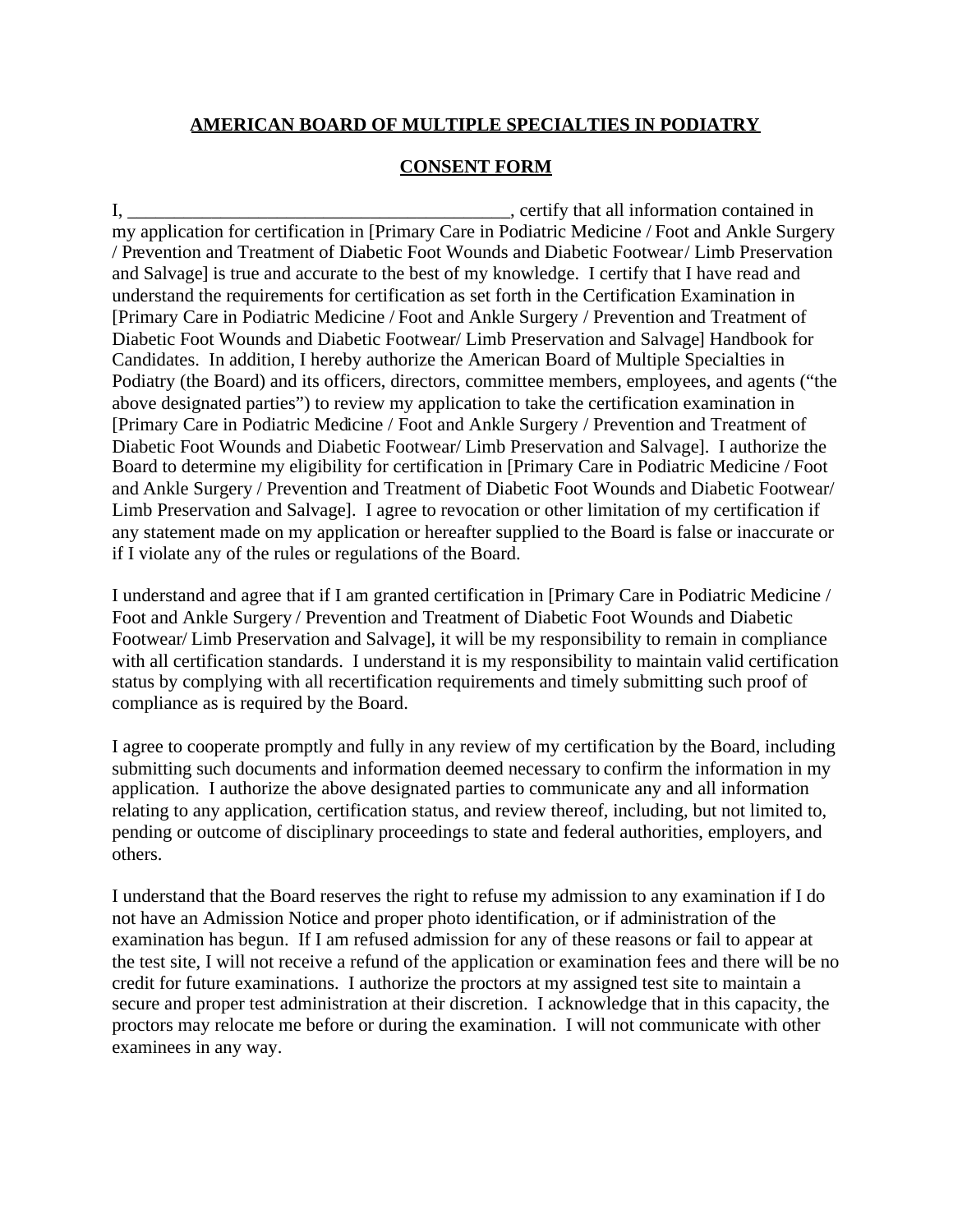I understand that I may only seek admission to take the examination in [Primary Care in Podiatric Medicine / Foot and Ankle Surgery / Prevention and Treatment of Diabetic Foot Wounds and Diabetic Footwear/ Limb Preservation and Salvage] for the purpose of seeking certification in [Primary Care in Podiatric Medicine / Foot and Ankle Surgery / Prevention and Treatment of Diabetic Foot Wounds and Diabetic Footwear/ Limb Preservation and Salvage], and for no other purpose. Because of the confidential nature of the examination, I will not take any examination materials from the test site, reproduce the examination materials, or transmit the examination questions or answers in any form to any other person.

I understand that review of the adequacy of examination materials will be limited to computing any scoring correction. If I do anything which is not authorized or which is prohibited by the Board in connection with any examination, I understand that my examination performance may be voided, and such activity may be the subject of legal action. In a case where my examination performance is voided, I will not receive a refund of the application or examination fees, and there will be no credit for any future examination.

I waive all further claims of examination review and agree to indemnify and hold harmless the above designated parties for any action taken pursuant to the rules and standards of the Board with regard to my application, the examination(s) and/or my certification except claims based on gross negligence or lack of good faith.

I agree that if I pass the examination, the Board may release my name and the fact that I have been granted certification in [Primary Care in Podiatric Medicine / Foot and Ankle Surgery / Prevention and Treatment of Diabetic Foot Wounds and Diabetic Footwear/ Limb Preservation and Salvage] to newspapers and other publications. I agree that the Board may release my name and address in a listing of certified podiatrists to individuals and/or organizations interested in podiatry as directed by the board of directors.

By signing, I acknowledge that I have read and understand this information, and agree to abide by these terms.

\_\_\_\_\_\_\_\_\_\_\_\_\_\_\_\_\_\_\_\_\_\_\_\_\_\_\_\_\_\_\_\_\_\_\_\_ \_\_\_\_\_\_\_\_\_\_\_\_\_\_\_\_\_\_

Signature Date

Name-please print

\_\_\_\_\_\_\_\_\_\_\_\_\_\_\_\_\_\_\_\_\_\_\_\_\_\_\_\_\_\_\_\_\_\_\_\_

Document 61706.6262014 Revised 11/03; 5/04; 2/08, 10/14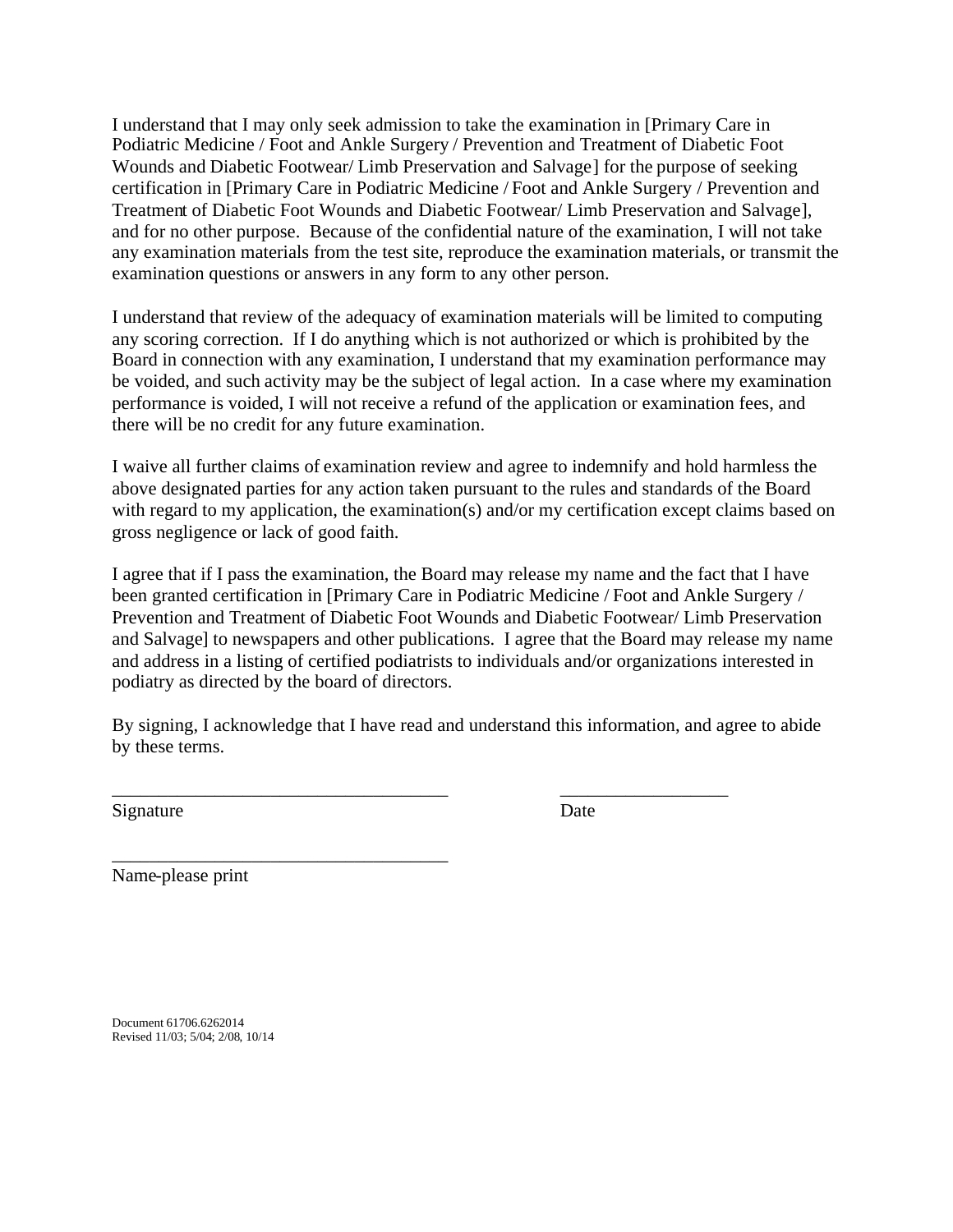|                        |                                                                                                             |                 |                                                | AMERICAN BOARD OF        | MULTIPLE SPECIALTIES IN                                                                                                                      |  |                                                                  |                                                                                                                        |  | Application for American Board of Multiple Specialties in Podiatry Certification in<br><b>Primary Care in Podiatric Medicine and</b>                                                                                                                 |    |                                                                                        |                                   |                |  |                |                   |                |                 |                       |   |                         |        |   |
|------------------------|-------------------------------------------------------------------------------------------------------------|-----------------|------------------------------------------------|--------------------------|----------------------------------------------------------------------------------------------------------------------------------------------|--|------------------------------------------------------------------|------------------------------------------------------------------------------------------------------------------------|--|------------------------------------------------------------------------------------------------------------------------------------------------------------------------------------------------------------------------------------------------------|----|----------------------------------------------------------------------------------------|-----------------------------------|----------------|--|----------------|-------------------|----------------|-----------------|-----------------------|---|-------------------------|--------|---|
|                        |                                                                                                             |                 |                                                |                          | RIMARY CARE . FOOT & ANKLE SURGER<br><b>ABETIC WOUND . LIMB PRESERVATION &amp; SALVAGE</b><br>SPECIALTY CERTIFICATION OF THE LOWER EXTREMITY |  |                                                                  |                                                                                                                        |  | <b>Foot and Ankle Surgery</b><br>Please read the directions in the Handbook for Candidates carefully before completing this application.                                                                                                             |    |                                                                                        |                                   |                |  |                |                   |                |                 |                       |   |                         | Page 1 |   |
|                        |                                                                                                             |                 |                                                |                          |                                                                                                                                              |  |                                                                  |                                                                                                                        |  | <b>MARKING INSTRUCTIONS:</b> This form will be scanned by computer, so please make<br>your marks heavy and dark, filling the circles completely. Please print uppercase<br>letters and avoid contact with the edge of the box. See example provided. |    |                                                                                        | A                                 | B              |  | D              | E                 | F              |                 | 2                     | 3 |                         | 5      | 6 |
|                        |                                                                                                             |                 |                                                |                          | <b>Candidate Information</b>                                                                                                                 |  |                                                                  |                                                                                                                        |  | Please enter your Name exactly as it appears on a Government Issued Photo I.D.                                                                                                                                                                       |    |                                                                                        |                                   |                |  |                |                   |                |                 |                       |   |                         |        |   |
| Mr. First Name<br>Mrs. |                                                                                                             |                 |                                                |                          |                                                                                                                                              |  |                                                                  |                                                                                                                        |  |                                                                                                                                                                                                                                                      |    |                                                                                        |                                   |                |  | Middle Initial |                   |                |                 |                       |   |                         |        |   |
|                        | Ms.<br>Dr.                                                                                                  |                 |                                                |                          |                                                                                                                                              |  |                                                                  |                                                                                                                        |  |                                                                                                                                                                                                                                                      |    |                                                                                        |                                   |                |  |                |                   |                |                 |                       |   |                         |        |   |
|                        | Last Name                                                                                                   |                 |                                                |                          |                                                                                                                                              |  |                                                                  |                                                                                                                        |  |                                                                                                                                                                                                                                                      |    |                                                                                        |                                   |                |  |                |                   |                |                 |                       |   | Suffix (Jr., Sr., etc.) |        |   |
|                        |                                                                                                             |                 |                                                |                          |                                                                                                                                              |  |                                                                  |                                                                                                                        |  |                                                                                                                                                                                                                                                      |    |                                                                                        |                                   |                |  |                |                   |                |                 |                       |   |                         |        |   |
|                        |                                                                                                             |                 |                                                |                          | Home Address - Number and Street                                                                                                             |  |                                                                  |                                                                                                                        |  |                                                                                                                                                                                                                                                      |    |                                                                                        |                                   |                |  |                |                   |                |                 |                       |   | <b>Apartment Number</b> |        |   |
|                        | City                                                                                                        |                 |                                                |                          |                                                                                                                                              |  |                                                                  |                                                                                                                        |  |                                                                                                                                                                                                                                                      |    |                                                                                        |                                   |                |  |                |                   | State/Province |                 | Zip/Postal Code       |   |                         |        |   |
|                        |                                                                                                             |                 |                                                |                          |                                                                                                                                              |  |                                                                  |                                                                                                                        |  |                                                                                                                                                                                                                                                      |    |                                                                                        |                                   |                |  |                |                   |                |                 |                       |   |                         |        |   |
|                        |                                                                                                             |                 |                                                |                          |                                                                                                                                              |  |                                                                  |                                                                                                                        |  | Email Address (Please enter only ONE email address. Use two lines if your email address does not fit in one line.)                                                                                                                                   |    |                                                                                        |                                   |                |  |                |                   |                |                 |                       |   |                         |        |   |
|                        |                                                                                                             |                 |                                                |                          |                                                                                                                                              |  |                                                                  |                                                                                                                        |  |                                                                                                                                                                                                                                                      |    |                                                                                        |                                   |                |  |                |                   |                |                 |                       |   |                         |        |   |
|                        |                                                                                                             |                 |                                                |                          |                                                                                                                                              |  |                                                                  |                                                                                                                        |  |                                                                                                                                                                                                                                                      |    |                                                                                        |                                   |                |  |                |                   |                |                 |                       |   |                         |        |   |
|                        |                                                                                                             |                 | Daytime Phone                                  |                          |                                                                                                                                              |  |                                                                  |                                                                                                                        |  |                                                                                                                                                                                                                                                      |    | Fax:                                                                                   |                                   |                |  |                |                   |                |                 |                       |   |                         |        |   |
|                        |                                                                                                             |                 |                                                | $\blacksquare$           |                                                                                                                                              |  |                                                                  |                                                                                                                        |  |                                                                                                                                                                                                                                                      |    |                                                                                        |                                   |                |  |                |                   |                |                 |                       |   |                         |        |   |
|                        |                                                                                                             |                 |                                                | Date of Birth (REQUIRED) |                                                                                                                                              |  |                                                                  |                                                                                                                        |  |                                                                                                                                                                                                                                                      |    |                                                                                        |                                   |                |  |                |                   |                |                 |                       |   |                         |        |   |
|                        | Month                                                                                                       |                 |                                                | Day                      |                                                                                                                                              |  |                                                                  | Year                                                                                                                   |  | <b>Testing Period:</b>                                                                                                                                                                                                                               |    |                                                                                        |                                   |                |  |                | $\bigcirc$ Spring |                | $\bigcirc$ Fall |                       |   |                         |        |   |
|                        |                                                                                                             |                 |                                                |                          | <b>Eligibility and Background Information</b>                                                                                                |  |                                                                  |                                                                                                                        |  |                                                                                                                                                                                                                                                      |    |                                                                                        |                                   |                |  |                |                   |                |                 |                       |   |                         |        |   |
|                        |                                                                                                             |                 |                                                |                          |                                                                                                                                              |  |                                                                  |                                                                                                                        |  | Darken only one choice for each question unless otherwise directed.                                                                                                                                                                                  |    |                                                                                        |                                   |                |  |                |                   |                |                 |                       |   |                         |        |   |
| А.                     |                                                                                                             |                 |                                                |                          | FOR WHICH EXAMINATION ARE YOU REGISTERING?<br>$\bigcirc$ Primary Care in Podiatric Medicine only                                             |  |                                                                  |                                                                                                                        |  |                                                                                                                                                                                                                                                      |    | <b>CURRENTLY CERTIFIED BY OTHER PODIATRIC BOARD?</b><br>F.<br>$\bigcirc$ No<br>◯ Yes   |                                   |                |  |                |                   |                |                 |                       |   |                         |        |   |
|                        |                                                                                                             |                 |                                                |                          | $\bigcirc$ Foot and Ankle Surgery only                                                                                                       |  |                                                                  |                                                                                                                        |  |                                                                                                                                                                                                                                                      |    |                                                                                        |                                   |                |  |                |                   |                |                 |                       |   |                         |        |   |
|                        |                                                                                                             |                 |                                                |                          | $\bigcirc$ Both Primary Care and Foot and Ankle Surgery                                                                                      |  |                                                                  |                                                                                                                        |  |                                                                                                                                                                                                                                                      |    | G. IF CERTIFIED BY OTHER PODIATRIC BOARD, PLEASE INDICATE:<br>(Darken all that apply.) |                                   |                |  |                |                   |                |                 |                       |   |                         |        |   |
|                        | <b>B. HAVE YOU TAKEN THE PRIMARY CARE IN PODIATRIC</b><br><b>MEDICINE CERTIFICATION EXAMINATION BEFORE?</b> |                 |                                                |                          |                                                                                                                                              |  |                                                                  | $\bigcirc$ ABPS<br>$\bigcirc$ ABPO<br>$\bigcirc$ Other (please specify below)<br>$\bigcirc$ ABPOPPM<br>$\bigcirc$ acfs |  |                                                                                                                                                                                                                                                      |    |                                                                                        |                                   |                |  |                |                   |                |                 |                       |   |                         |        |   |
|                        |                                                                                                             |                 |                                                |                          |                                                                                                                                              |  |                                                                  |                                                                                                                        |  |                                                                                                                                                                                                                                                      |    |                                                                                        |                                   |                |  |                |                   |                |                 |                       |   |                         |        |   |
|                        |                                                                                                             | $\bigcirc$ No   |                                                | $\bigcirc$ Yes           |                                                                                                                                              |  | If yes, when $(month/year)$ : /                                  |                                                                                                                        |  |                                                                                                                                                                                                                                                      |    |                                                                                        |                                   |                |  |                |                   |                |                 |                       |   |                         |        |   |
|                        |                                                                                                             |                 |                                                |                          | C. HAVE YOU TAKEN THE FOOT AND ANKLE SURGERY<br><b>CERTIFICATION EXAMINATION BEFORE?</b>                                                     |  |                                                                  |                                                                                                                        |  |                                                                                                                                                                                                                                                      |    | H. IF YOU ARE A VETERAN, ARE YOU BEING REIMBURSED FOR                                  | THE EXAMINATION FEE?              |                |  |                |                   |                |                 |                       |   |                         |        |   |
|                        |                                                                                                             | () No           |                                                | $\bigcirc$ Yes           |                                                                                                                                              |  | If yes, when (month/year): $/$                                   |                                                                                                                        |  |                                                                                                                                                                                                                                                      |    | $\bigcirc$ No                                                                          |                                   | $\bigcirc$ Yes |  |                |                   |                |                 |                       |   |                         |        |   |
|                        |                                                                                                             |                 |                                                |                          | D. NUMBER OF YEARS OF CLINICAL EXPERIENCE:                                                                                                   |  |                                                                  |                                                                                                                        |  |                                                                                                                                                                                                                                                      | L  |                                                                                        | <b>YEARS OF RESIDENCY:</b>        |                |  |                |                   |                |                 |                       |   |                         |        |   |
|                        |                                                                                                             | $\bigcirc$ Four | $\bigcirc$ Three                               | $\bigcirc$ Five          | $\bigcirc$ Six to seven                                                                                                                      |  | $\bigcirc$ Eight to ten<br>$\bigcirc$ Eleven or more             |                                                                                                                        |  |                                                                                                                                                                                                                                                      |    |                                                                                        | (ENTER WHOLE NUMBER)              |                |  |                |                   |                |                 |                       |   |                         |        |   |
|                        | Е.                                                                                                          |                 |                                                |                          |                                                                                                                                              |  |                                                                  |                                                                                                                        |  |                                                                                                                                                                                                                                                      | J. |                                                                                        | <b>HOW DID YOU HEAR ABOUT US?</b> |                |  |                |                   |                |                 |                       |   |                         |        |   |
|                        |                                                                                                             |                 | $\bigcirc$ Private Practice                    |                          | PRIMARY PLACE OF EMPLOYMENT: (Darken only one response.)                                                                                     |  | $\bigcirc$ University/Academic                                   |                                                                                                                        |  |                                                                                                                                                                                                                                                      |    |                                                                                        | $\bigcirc$ Magazine Article       |                |  |                |                   |                |                 | $\bigcirc$ Trade Show |   |                         |        |   |
|                        |                                                                                                             |                 | $\bigcirc$ Group Practice<br>$\bigcirc$ Clinic |                          |                                                                                                                                              |  | $\bigcirc$ Government<br>$\bigcirc$ Other (please specify below) |                                                                                                                        |  |                                                                                                                                                                                                                                                      |    |                                                                                        | $\bigcirc$ Website                |                |  |                |                   |                |                 | $\bigcirc$ Colleague  |   |                         |        |   |
|                        |                                                                                                             |                 | $\bigcirc$ Hospital                            |                          |                                                                                                                                              |  |                                                                  |                                                                                                                        |  |                                                                                                                                                                                                                                                      |    |                                                                                        | Other (please specify)            |                |  |                |                   |                |                 |                       |   |                         |        |   |
| К.                     |                                                                                                             |                 |                                                |                          | <b>HOSPITAL AFFILIATION:</b>                                                                                                                 |  |                                                                  |                                                                                                                        |  |                                                                                                                                                                                                                                                      |    |                                                                                        |                                   |                |  |                |                   |                |                 |                       |   |                         |        |   |
|                        |                                                                                                             |                 | <b>Hospital Name</b>                           |                          |                                                                                                                                              |  |                                                                  |                                                                                                                        |  |                                                                                                                                                                                                                                                      |    |                                                                                        |                                   |                |  |                |                   |                |                 |                       |   |                         |        |   |
|                        |                                                                                                             |                 |                                                |                          |                                                                                                                                              |  |                                                                  |                                                                                                                        |  |                                                                                                                                                                                                                                                      |    |                                                                                        |                                   |                |  |                |                   |                |                 |                       |   |                         |        |   |
|                        |                                                                                                             | City            |                                                |                          |                                                                                                                                              |  |                                                                  |                                                                                                                        |  |                                                                                                                                                                                                                                                      |    |                                                                                        |                                   |                |  |                |                   |                |                 |                       |   |                         | State  |   |
|                        |                                                                                                             |                 |                                                |                          |                                                                                                                                              |  |                                                                  |                                                                                                                        |  |                                                                                                                                                                                                                                                      |    |                                                                                        |                                   |                |  |                |                   |                |                 |                       |   |                         |        |   |